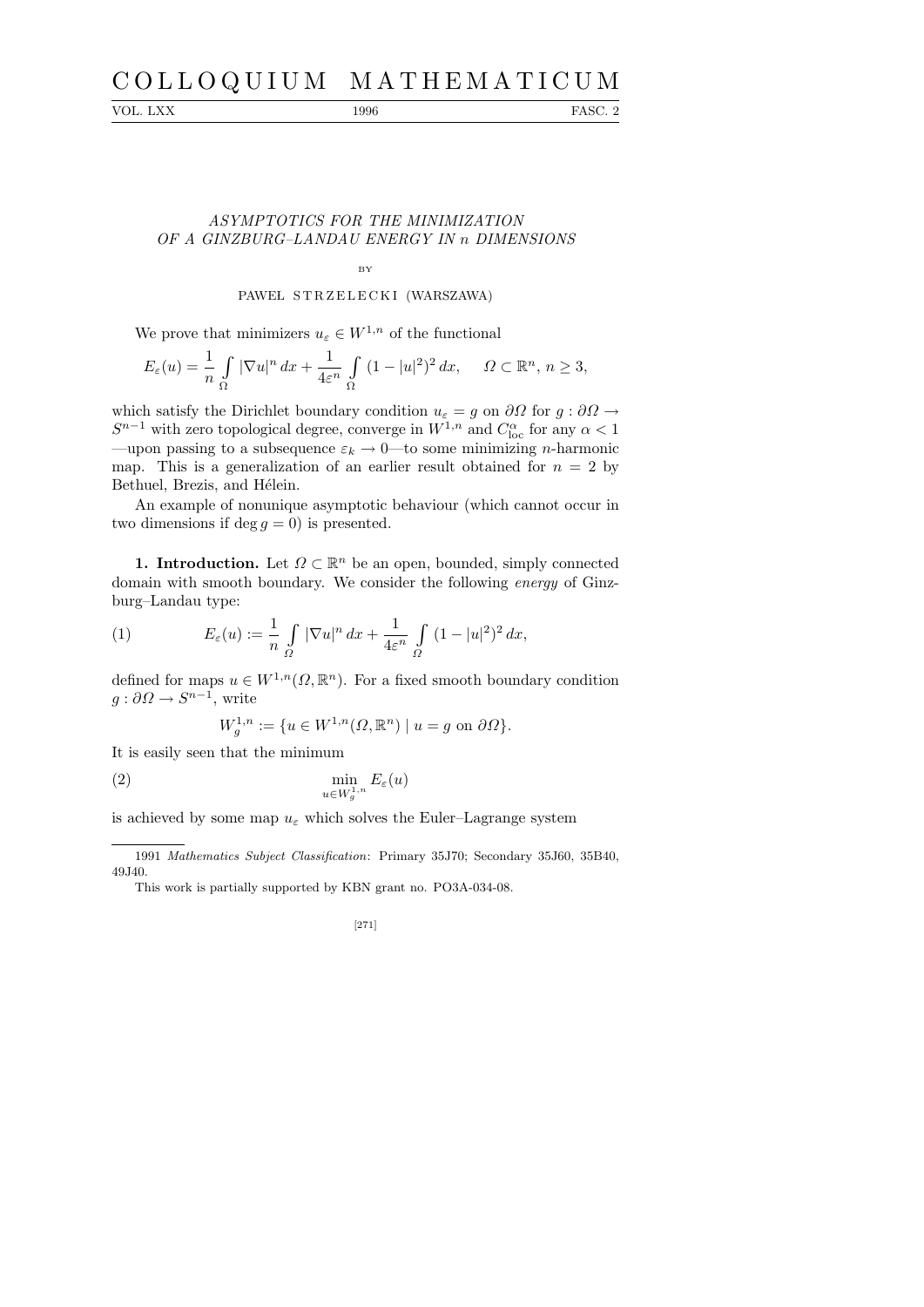272 P. STRZELECKI

(3) 
$$
-\text{div}(|\nabla u_{\varepsilon}|^{n-2}\nabla u_{\varepsilon}^{i})=\frac{1}{\varepsilon^{n}}u_{\varepsilon}^{i}(1-|u_{\varepsilon}|^{2}), \quad i=1,\ldots,n.
$$

In general,  $u_{\varepsilon}$  does not have to be unique (see examples in Section 2).

In this paper, we study the asymptotic behaviour of  $u_{\varepsilon}$  as  $\varepsilon \to 0$ , for  $n \geq$ 3, and under the assumption that the boundary condition  $g: \partial\Omega \to S^{n-1}$ is topologically trivial, i.e. deg  $g = 0$ . Our results are formulated in Section 1.2 below.

**1.1.** The two-dimensional case. For  $n = 2$ , the functional (1) and its various analogues are often considered in the theory of phase fluctuations and vortex models of phase transitions.

In diverse applications, the complex-valued function  $u_{\varepsilon}$  is related to

• the density of superconducting electrons in type II superconductors;  $|u_{\varepsilon}| \simeq 1$  corresponds to the superconducting state and  $|u_{\varepsilon}| \simeq 0$  corresponds to the normal state;

- the two-dimensional magnetization vector in magnets;
- the condensate wavefunction in superfluids.

The parameter  $\varepsilon$  has the dimension of length and is usually very small in relevant physical applications. Therefore, it is of great mathematical interest to analyze the asymptotic behaviour of  $u_{\varepsilon}$  as  $\varepsilon \to 0$  (even if the limiting problem has no physical meaning).

In a series of recent works  $[1-4]$  Bethuel, Brezis and Hélein have proved, among other things, the following results concerning the asymptotic behaviour of  $u_{\varepsilon}$ .

"Easy" case. Assume that  $g : \partial \Omega \to S^1$  is smooth, and deg  $g = 0$ . Then the asymptotic behaviour of the whole family  $\{u_{\varepsilon} \mid \varepsilon > 0\}$  is fully described by the following

THEOREM 1 (Bethuel, Brezis, Hélein [1, 2]). Let  $n = 2$  and let  $u_{\varepsilon}$  be a minimizer of  $E_{\varepsilon}$  in  $W_g^{1,2}(\Omega,\mathbb{R}^2)$ . Denote by  $u_0$  the unique  $S^1$ -valued harmonic mapping with  $u_0|_{\partial\Omega} = g$ . As  $\varepsilon \to 0$ ,  $u_{\varepsilon}$  tends to  $u_0$  in  $C^{1,\alpha}(\overline{\Omega})$ for any  $\alpha < 1$ , and in  $C^k(K)$  for any natural k and any compact  $K \subset \Omega$ .

Tough case. If the boundary condition  $g : \partial \Omega \to S^1$  has nonzero degree,  $\deg g = d > 0$ , then the situation is more complicated. The main difficulty stems from the fact that  $E_{\varepsilon}(u_{\varepsilon})$  blows up like  $|\log \varepsilon|$  for  $\varepsilon \to 0$ . Nevertheless, one can prove the following.

THEOREM 2 (Bethuel, Brezis, Hélein [3, 4]). Assume that  $\Omega \subset \mathbb{R}^2 \equiv \mathbb{C}$ is starshaped. Then one can find a sequence  $\varepsilon_k \to 0$ , precisely d points  $a_1, \ldots, a_d$  in  $\Omega$ , and a smooth harmonic map  $u_* : \Omega \setminus \{a_1, \ldots, a_d\} \to S^1$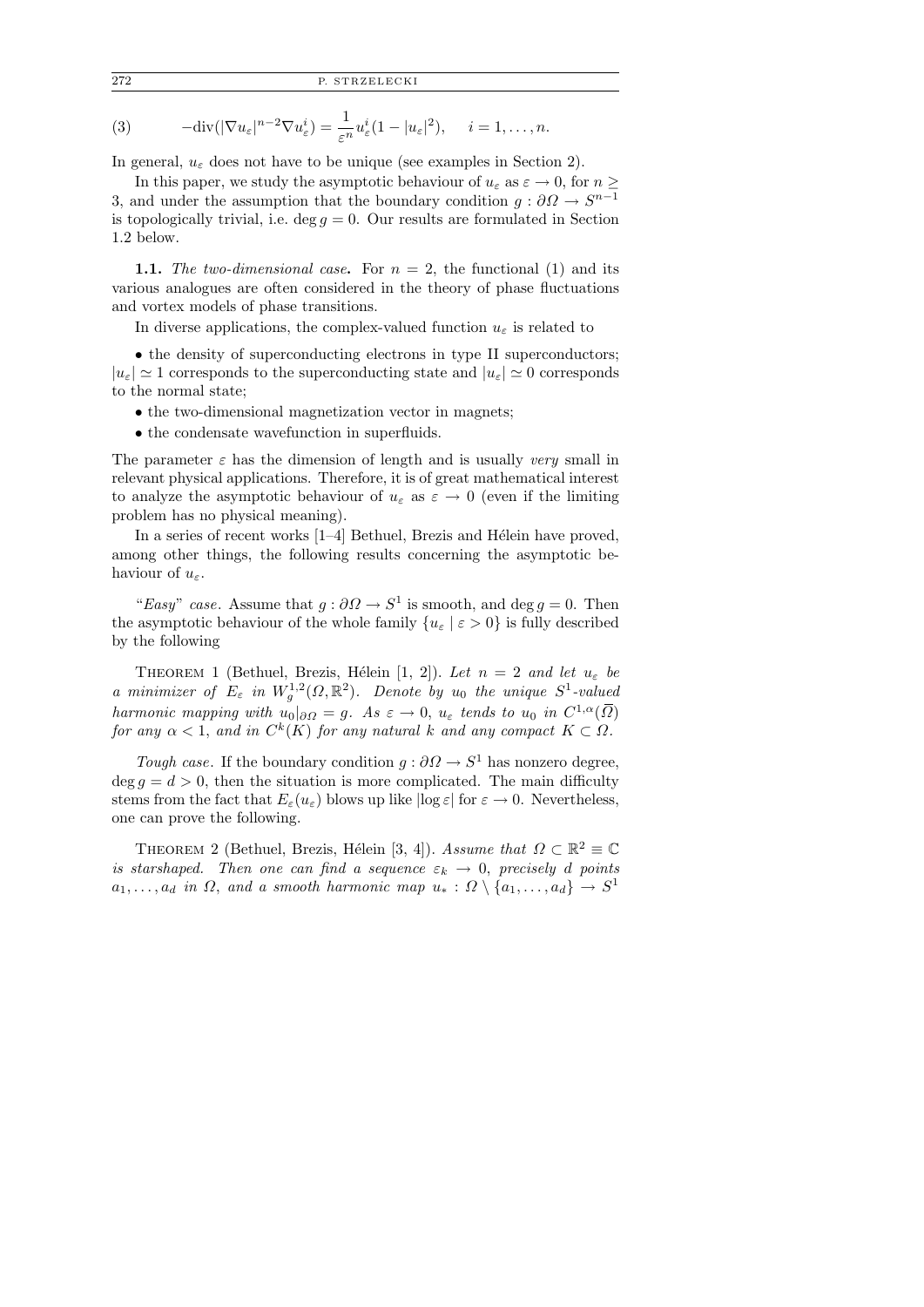satisfying  $u_* = g$  on  $\partial\Omega$  such that

$$
u_{\varepsilon_k} \to u_* \quad \text{in } C^{1,\alpha}(\overline{\Omega} \setminus \{a_1,\ldots,a_d\}) \text{ for any } \alpha \in (0,1),
$$
  
and in  $C^k_{\text{loc}}(\Omega \setminus \{a_1,\ldots,a_d\})$  for any k.

Moreover,  $u_*$  coincides with the so-called canonical harmonic map, i.e.

$$
u_*(z) = \prod_{j=1}^d \left(\frac{z - a_j}{|z - a_j|}\right) \exp(i\varphi),
$$

where  $\varphi: \Omega \to \mathbb{R}$  is a harmonic function with  $\exp(i\varphi) = \prod_{j=1}^d \left(\frac{|z-a_j|}{z-a_j}\right)g$  on ∂Ω.

Another theorem from [3, 4] states that the configuration  $\{a_1, \ldots, a_d\}$  of singularities of  $u_*$  minimizes a function of d complex variables,

$$
W:\underbrace{\Omega\times\ldots\times\Omega}_{d\text{ times}}\to\mathbb{R},
$$

the so-called renormalized energy. To give an explicit formula for W, one has first to solve a linear Neumann problem (see [4, Section I.4] for more details).

The amazingly beautiful analysis of [4] (which should be viewed from an applied point of view as a first rigorous approach to a model problem in two spatial dimensions) heavily depends on the linearity of the Laplace operator and on the nice structure of the multiplicative group of complex numbers with modulus 1 that we have on  $S^1$ . In some sense, it also uses the fact that all regular maps on the boundary of a two-dimensional domain are quasiconformal. To deal with more realistic problems arising in the modelling of phase transitions in magnetic and superconducting media, it seems necessary to gain first some insight into mathematical phenomena occurring for more general variational problems, with more complicated nonlinearities in their Euler–Lagrange equations. Some of relevant open problems are listed in the closing chapter of [4]. One of them, Problem 17, is to describe the asymptotic behaviour of  $u_{\varepsilon}$  in the general case, for arbitrary n.

**1.2.** The results. Our result, concerning  $n \geq 3$  and the easier case deg  $q =$ 0, is stated below (see Theorem 5). Roughly speaking, we prove that some sequence  $u_{\varepsilon_k}$  converges to a minimizing *n*-harmonic map in the topologies of  $W^{1,n}$  (this is pretty simple) and  $C^{\alpha}_{\text{loc}}$ , for any  $\alpha < 1$  (convergence in Hölder norms presents a more delicate problem).

R e m a r k. For the tougher case deg  $g = d \neq 0$ , Min Chun Hong [12] has proved that a subsequence of  $u_{\varepsilon}$  converges weakly in  $W^{1,n}(G,\mathbb{R}^n)$ , where  $G = (\Omega \text{ except } |d| \text{ distinct points}),$  to some map  $u_*$ .

After having completed this work, the author obtained a very interesting paper [9] of Z. Han and Y. Li, which contains a result more general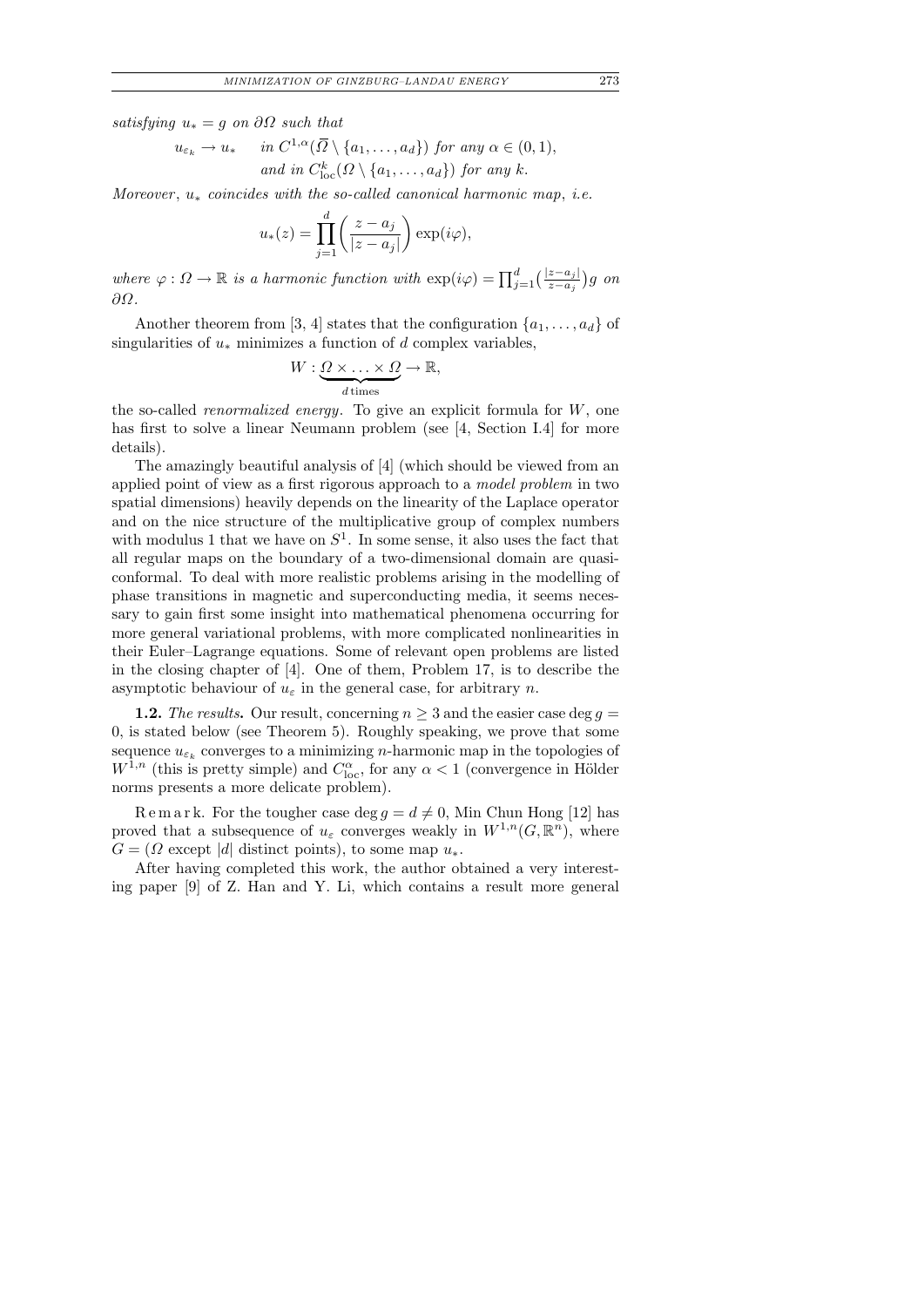than that of Hong. Han and Li prove that  $u_{\varepsilon_k}$  converges to  $u_*$  strongly in  $C^0_{\text{loc}}(\overline{\Omega}\setminus\{a_1,\ldots,a_{|d|}\})$ . Their method of proof is different from ours; in particular, differentiation of systems (which we use to obtain gradient bounds in Section 3) is replaced by a new regularity theorem, obtained via perturbation arguments, for  $p$ -harmonic systems with Hölder continuous coefficients.

Whether, in the nonzero degree case for  $n \geq 3$ ,  $u_{\varepsilon_k}$  converges to  $u_*$  in better norms, say at least  $C^{\alpha}$ , seems to be still an open question.

Let us first formulate some definitions. Consider the  $n$ -Dirichlet integral

$$
\mathbf{I}_n(u) = \int\limits_{\Omega} |\nabla u|^n \, dx.
$$

We say that a map  $u \in W_g^{1,n}(\Omega, S^{n-1})$  is (weakly) *n*-harmonic iff it is a critical point of  $I_n$  in the class  $W_g^{1,n}(\Omega, S^{n-1})$  with respect to variations in the range. Computing the derivative

$$
\left.\frac{d}{dt}\right|_{t=0}\!\!\mathbf{I}_n\!\left(\frac{u+t\varphi}{|u+t\varphi|}\right)
$$

for an arbitrary  $\varphi \in C_0^{\infty}(\Omega, \mathbb{R}^n)$ , one can easily check that *n*-harmonic maps are precisely the weak solutions of the nonlinear degenerate elliptic system

(4) 
$$
-\text{div}(|\nabla u|^{n-2}\nabla u) = u|\nabla u|^n.
$$

By a *minimizing n-harmonic map* we mean here any minimizer of  $I_n$  in the class  $W_g^{1,n}(\Omega, S^{n-1})$ . For a fixed  $g: \partial \Omega \to S^{n-1}$  with  $\deg g = 0$ , we denote by  $\mathcal{M}_g$  the set of all minimizing *n*-harmonic maps u with  $u = g$  on  $\partial\Omega$ .

PROPOSITION 3. If  $\{u_{\varepsilon} \mid \varepsilon > 0\}$  is a family of minimizers for the problem (2), then one can choose a sequence  $\varepsilon_k \to 0$ , and a minimizing n-harmonic map  $u_* \in \mathcal{M}_g$  such that  $u_{\varepsilon_k} \to u_*$  strongly in  $W^{1,n}(\Omega, \mathbb{R}^n)$  and a.e. as  $k \to \infty$ .

P r o o f. Pick a minimizing n-harmonic map  $w \in \mathcal{M}_q$ . (This is the only place in the proof where the assumption deg  $g = 0$  is used: it implies that  $W_g^{1,n}(\Omega, S^{n-1})$  is nonempty!)

Since  $|w|=1$  a.e., we have

(5) 
$$
\frac{1}{n} \int_{\Omega} |\nabla u_{\varepsilon}|^n dx + \frac{1}{4\varepsilon^n} \int_{\Omega} (1 - |u_{\varepsilon}|^2)^2 dx \le E_{\varepsilon}(w) = \frac{1}{n} \int_{\Omega} |\nabla w|^n dx.
$$

Hence, the family  $\{u_{\varepsilon} \mid \varepsilon > 0\}$  is bounded in  $W^{1,n}(\Omega, \mathbb{R}^n)$ . Thus, one can find a sequence  $\varepsilon_k \to 0$  and a map  $u_* \in W^{1,n}(\Omega, \mathbb{R}^n)$  such that

(6) 
$$
\nabla u_{\varepsilon_k} \rightharpoonup \nabla u_* \quad \text{ weakly in } L^n(\Omega, \mathbb{R}^{n^2}),
$$

$$
u_{\varepsilon_k} \rightharpoonup u_* \quad \text{strongly in } L^n(\Omega, \mathbb{R}^n) \text{ and a.e.}
$$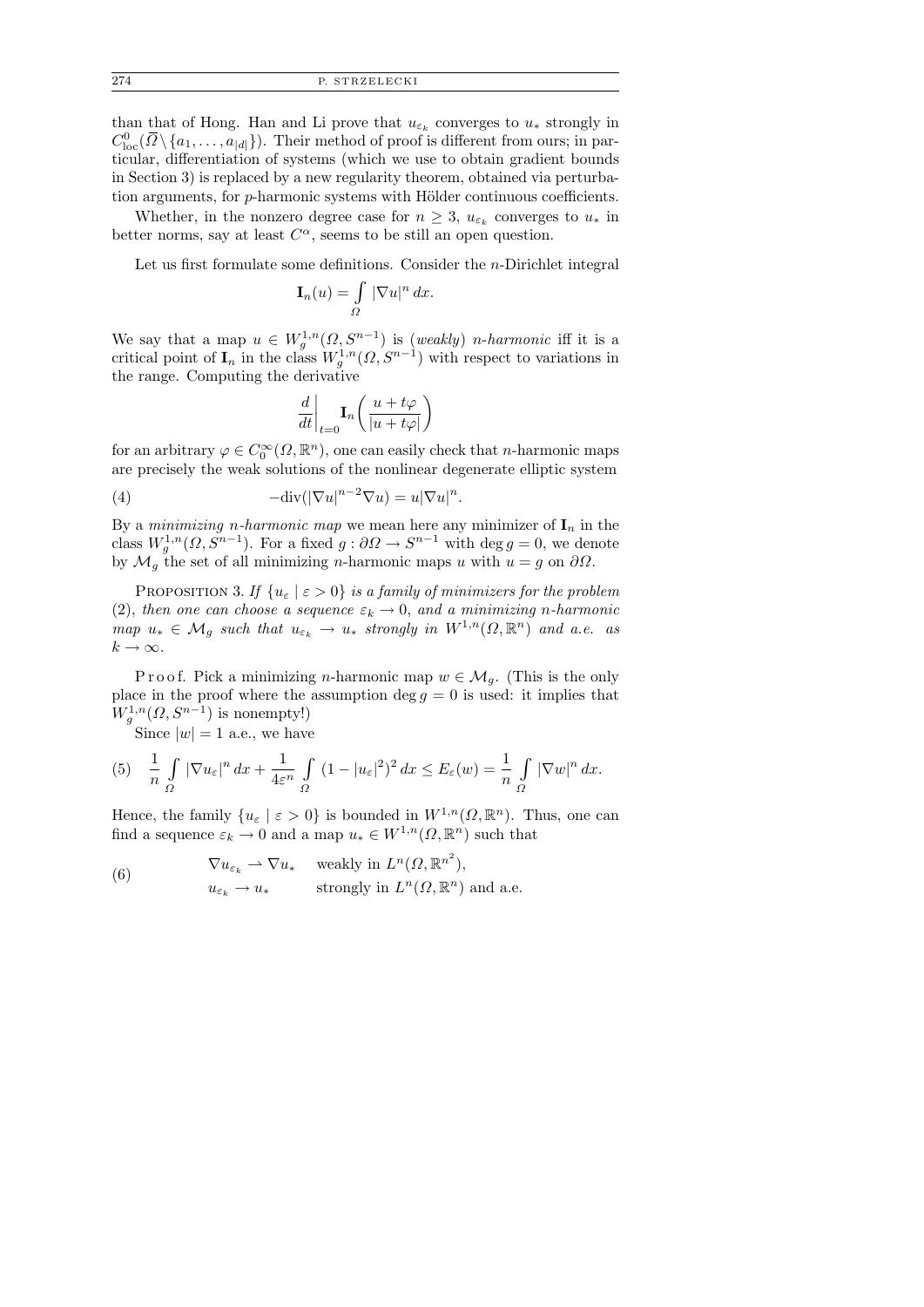By  $(5)$  and  $(6)$ ,

(7) 
$$
\int_{\Omega} |\nabla u_*|^n dx \le \liminf_{k \to \infty} \int_{\Omega} |\nabla u_{\varepsilon_k}|^n dx \le \limsup_{k \to \infty} \int_{\Omega} |\nabla u_{\varepsilon_k}|^n dx
$$

$$
\le \int_{\Omega} |\nabla w|^n dx.
$$

Moreover,

(8) 
$$
\int_{\Omega} (1 - |u_{\varepsilon_k}|^2)^2 dx \leq C \varepsilon_k^n \stackrel{k \to \infty}{\longrightarrow} 0.
$$

Thus,  $|u_*| = 1$  a.e., and  $u_* \in W^{1,n}_g(\Omega, S^{n-1})$ . By (7), we have  $u_* \in M_g$ ,  $\int_{\Omega} |\nabla u_*|^n dx = \int_{\Omega} |\nabla w|^n dx$ , and

(9)  

$$
\lim_{k \to \infty} \int_{\Omega} |\nabla u_{\varepsilon_k}|^n dx = \int_{\Omega} |\nabla u_*|^n dx,
$$

$$
\lim_{k \to \infty} \frac{1}{4\varepsilon_k^n} \int_{\Omega} (1 - |u_{\varepsilon_k}|^2)^2 dx = 0.
$$

Now, recall a classical theorem of functional analysis.

THEOREM 4. If a sequence of functions  $(f_k) \subset L^p$ ,  $1 < p < \infty$ , converges weakly to  $f \in L^p$  and  $\lim ||f_k||_p = ||f||_p$ , then  $||f_k - f||_p \to 0$  as  $k \to \infty$ .

This result combined with (9) implies immediately that  $u_{\varepsilon_k} \to u_*$  strongly in  $W^{1,n}$ .

R e m a r k. In general, it may happen that, for a fixed boundary condition g, different sequences of minimizers  $u_{\varepsilon}$  converge to different limits. (See examples in Section 2.) Such nonunique asymptotic behaviour (in the "easy" case of a topologically trivial boundary condition) is excluded for  $n = 2$ .

The next theorem is the main result of this paper.

THEOREM 5. Let  $u_{\varepsilon_k}$  be, as in Proposition 3, a sequence of minimizers of  $E_{\varepsilon_k}$  which converges to some minimizing n-harmonic map  $u_*$  in the  $W^{1,n}$ -norm. Then, for any  $\alpha \in (0,1)$  and any compact subset K of  $\Omega$ ,  $u_{\varepsilon_k}$ tends to  $u_*$  in the space  $C^{\alpha}(K)$ .

Let us give here a rough idea of the proof of Theorem 5 (the details are presented in Section 3). The whole proof is similar in spirit to [2], though some details are technically more complicated due to the degeneracy of the *n*-harmonic operator  $L_n(u) := \text{div}(|\nabla u|^{n-2} \nabla u)$ .

First, we prove a maximum principle for weak solutions of (3). Then we obtain a Caccioppoli estimate which, after a standard reasoning, yields the local boundedness of  $|\nabla u_{\varepsilon}|$  by a constant  $C(\varepsilon)$ . We also check that  $C(\varepsilon)$ behaves—for small  $\varepsilon$ —like  $\varepsilon^{-1}$ . Next, we exploit the strong covergence of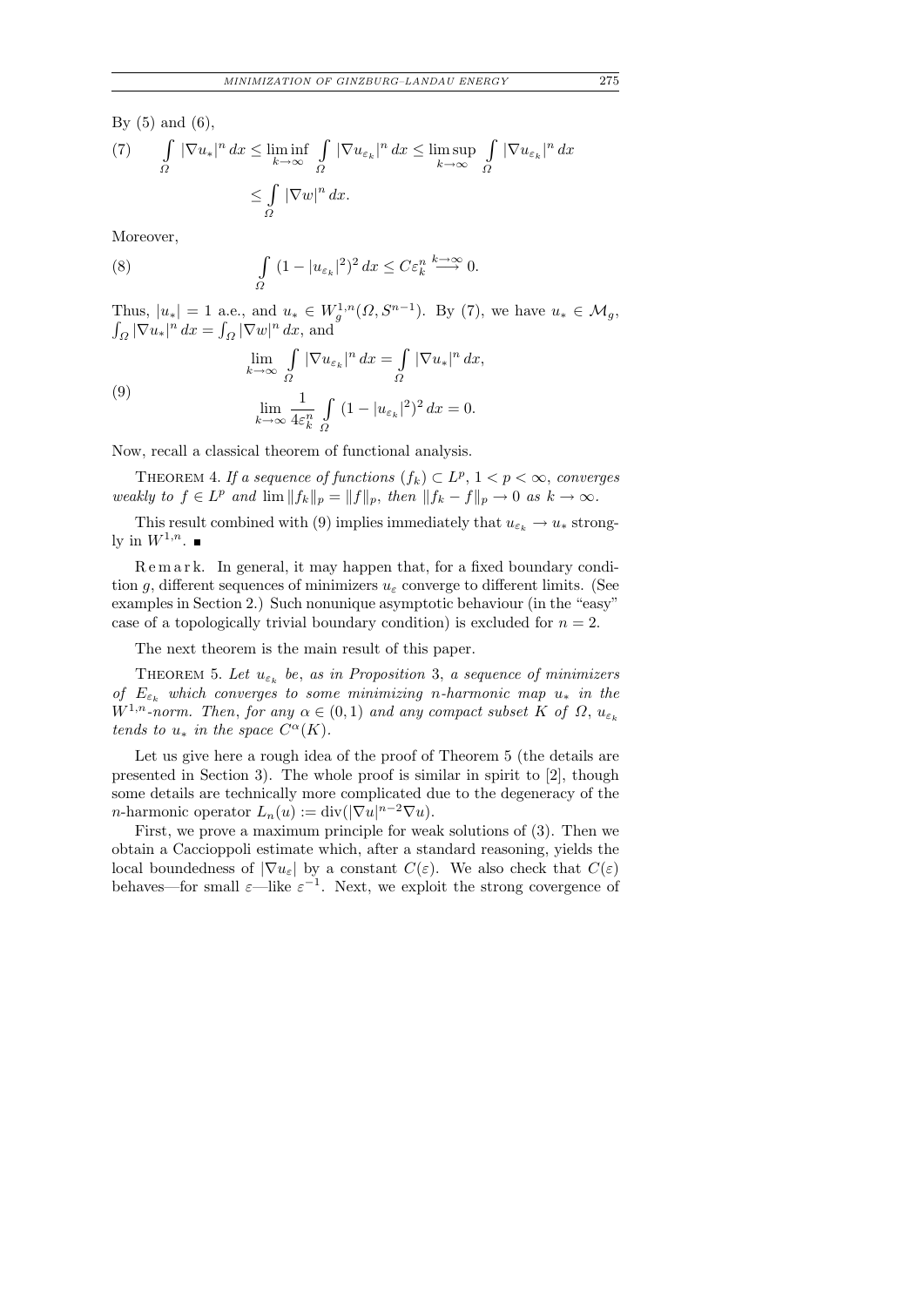$\nabla u_{\varepsilon}$  in  $L^n$  to obtain a Caccioppoli estimate with constants independent of  $\varepsilon$  (this is the crucial point of the proof; we modify here a trick which for  $n = 2$  is due to Bethuel, Brezis, and Hélein [2]). Then, after a Moser iteration, we prove that, for  $1 < q < \infty$ , the estimate  $\|\nabla u_{\varepsilon}\|_{q,K} \leq C(n,q,K)$ holds on all compact subsets  $K$  of  $\Omega$ . The final argument is provided by the Rellich–Kondrashov compactness theorem and the Sobolev imbedding theorem.

Theorem 5 is of course not a final result. We expect that it is possible to obtain at least local  $C^{1,\alpha}$  convergence, and  $C^{\alpha}$  convergence of  $u_{\varepsilon_k}$  on  $\overline{\Omega}$ , also in the case of variable boundary data  $g_{\varepsilon}$  sufficiently close to a fixed map  $g_0: \partial\Omega \to S^{n-1}$ . This would allow improving the results obtained by Han–Li [9] and Hong [12] for the nonzero degree case.

The notation throughout the paper is either standard or selfexplanatory. The barred integral  $\int_A f dx$  denotes the average value  $f_A$  of a function f over a measurable set  $A, f_A := |A|^{-1} \int_A f dx$ . By  $B_r$  or  $B(a, r)$  we denote the Euclidean ball in  $\mathbb{R}^n$  of radius r, centered at a. The length of the gradient is defined by the formula

$$
|\nabla u|^2:=\sum_{1\leq i,j\leq n}\biggl(\frac{\partial u^i}{\partial x_j}\biggr)^2.
$$

Finally, C denotes a general constant which may change from one line to another;  $C(n)$  denotes a constant depending only on n.

**2. Planar** *n***-harmonic maps.** In this section, we show an example of nonuniqueness of minimizing *n*-harmonic maps from  $B<sup>n</sup>$  into  $S<sup>n-1</sup>$ . The general idea follows the papers of Hardt and Kinderlehrer [10], and Hardt, Kinderlehrer, and Lin [11]. Some technicalities are simplified here.

For simplicity, let  $n = 3$  and write, for some  $q > 0$  to be specified later,

(10) 
$$
g(x) = (\cos qx_3, \sin qx_3, 0)
$$
 for  $(x_1, x_2, x_3) \in \partial B^3 \equiv S^2$ .

Then define  $v : B^3 \to S^2$  by the same formula. By a straightforward calculation one verifies that, for every positive q, v is a smooth  $S^2$ -valued 3-harmonic map with  $|\nabla v| \equiv q$  and  $\mathbf{I}_3(v) = 4\pi q^3/3$ . We shall show that v is not minimizing in the class  $W_g^{1,3}(B^3, S^2)$ , and that a minimizing  $u =$  $(u^1, u^2, u^3) \in W_g^{1,3}(B^3, S^2)$  cannot be planar, i.e. its coordinate  $u^3$  must be nonzero on a set of nonzero Lebesgue measure.

To this end, pick a cutoff function  $\eta \in C_0^{\infty}(B^3)$  with  $\eta \equiv \pi/2$  on a smaller ball  $B(0, 1 - \mu)$  and  $|\nabla \eta| \leq 2/\mu$ . Put

$$
w(x) = (\cos \eta(x) \cos qx_3, \cos \eta(x) \sin qx_3, \sin \eta(x)).
$$

Then, for  $\mu$  small and q large,  $\mathbf{I}_3(w) < \mathbf{I}_3(v)$ . Indeed,  $|\nabla w|^2 = \cos^2(\eta) |\nabla v|^2 +$  $|\nabla \eta|^2$ . Therefore, by the elementary inequality  $(a + b)^s \leq 2^{s-1}(a^s + b^s)$ ,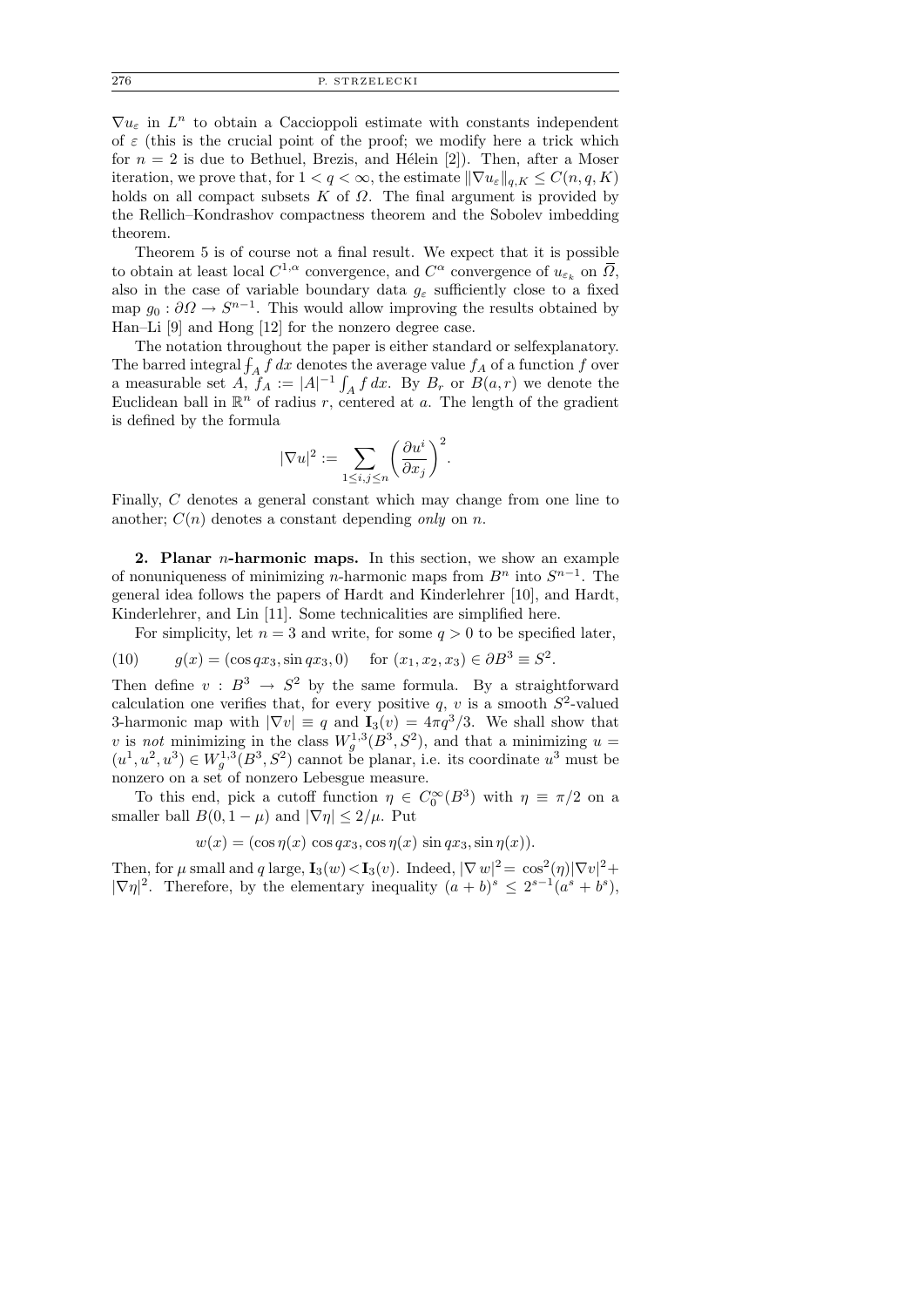we obtain

$$
\mathbf{I}_3(w) = \int_{B^3} |\nabla w|^3 dx \le \sqrt{2} \int_{B^3} (\cos^3(\eta) |\nabla v|^3 + |\nabla \eta|^3) dx
$$
  

$$
\le \frac{4\pi\sqrt{2}}{3} (1 - (1 - \mu)^3) \left( q^3 + \frac{8}{\mu^3} \right) < 200(\mu q^3 + \mu^{-2}).
$$

It is clear that, for  $\mu$  small and  $q$  large, the last expression does not exceed  $I_3(v) = 4\pi q^3/3$ . In fact, it is enough to take e.g.  $q = \mu^{-1} = 100$ . Therefore  $v$  is not minimizing.

Suppose now that  $w = (w^1, w^2, 0) \in W_g^{1,3}(B^3, S^2)$  were a minimizing 3-harmonic map. By a theorem of Bethuel and Zheng [5, Lemma 1] one could write  $w^1 = \cos \theta$ ,  $w^2 = \sin \theta$  for some real-valued function  $\theta$  of class  $W^{1,3}$ . Since w satisfies (4) for  $n=3$ , one can easily compute that  $\theta$  is a solution of the unconstrained 3-harmonic equation,

$$
\operatorname{div}(|\nabla \theta| \nabla \theta) = 0.
$$

Moreover, the boundary condition implies

$$
\theta(x_1, x_2, x_3) - qx_3 \in \{2k\pi \mid k \in \mathbb{Z}\} \quad \text{for } (x_1, x_2, x_3) \in S^2.
$$

But if the trace of a Sobolev function has all its values in a discrete subset of R, then it is constant. Hence, without loss of generality we can assume that  $\theta(x) = qx_3$  on  $S^2$ . By the monotonicity of the 3-harmonic operator we conclude that  $\theta(x) = qx_3$  in  $B^3$  (there can only be one 3-harmonic function with given boundary values, and all linear functions are 3-harmonic). Hence,  $w \equiv v$ , and since v is not a minimizer, this is a contradiction. Therefore, no minimizer can be planar in our case.

Take now a minimizer  $\psi = (\psi^1, \psi^2, \psi^3)$ . Since  $|\nabla (u)| \leq |\nabla u|$ , the above reasoning implies that  $W_q^{1,3}$  contains two *distinct minimizers* for  $\mathbf{I}_3$ , above reasoning implies that  $W_g$  contains two *assinct minimizers* for **1**3,<br>i.e.  $(\psi^1, \psi^2, +|\psi^3|)$  and  $(\psi^1, \psi^2, -|\psi^3|)$ , and one nonminimizing planar 3harmonic map. Moreover, if one minimizes  $E_{\varepsilon}$  in the class  $W_g^{1,3}$ , there are, for small values of  $\varepsilon$ , at least two distinct minimizers  $(u_{\varepsilon}^1, u_{\varepsilon}^2, \pm |u_{\varepsilon}^3|)$ . Since minimizers of  $I_3$  are not planar, subsequences of  $(u_\varepsilon^1, u_\varepsilon^2, +|u_\varepsilon^3|)$  and  $(u_{\varepsilon}^1, u_{\varepsilon}^2, -|u_{\varepsilon}^3|)$  cannot converge to the same limit.

It is clear that one can use the same reasoning to construct examples of nonuniqueness of minimizers for  $\mathbf{I}_n$  in the class  $W^{1,n}(B^n, S^{n-1})$ .

The example presented here raises obvious questions. Can the cardinality of  $\mathcal{M}_g$  be an arbitrary natural number? Can  $\mathcal{M}_g$  be an infinite set? (For the case of harmonic maps, an example of a boundary condition  $g: S^2 \to$  $S<sup>2</sup>$  for which there exist uncountably many minimizing harmonic mappings  $u: B^3 \to S^2$  with  $u = g$  on  $S^2$  has been given in [11].) Can one characterize those  $u \in \mathcal{M}_q$  which can be limits of subsequences of  $u_{\varepsilon}$ ? These problems shall be object of our further study.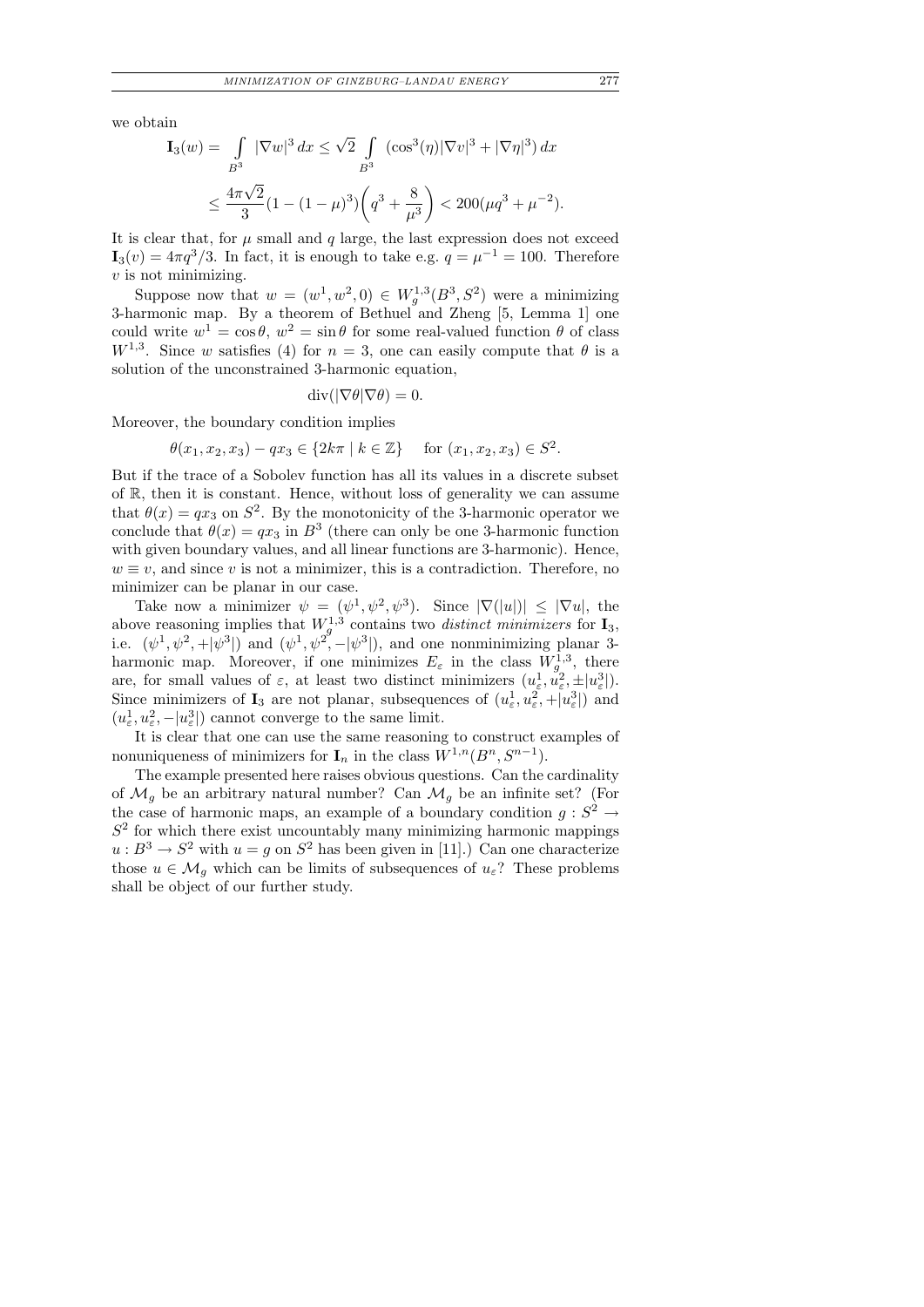3. Gradient bounds and Hölder estimates for  $u_{\varepsilon}$ . This section contains the proof of Theorem 5.

First, we prove a maximum principle for local weak solutions of (3). Then we differentiate the system (3) and derive a Caccioppoli inequality (Lemma 8) for  $w_{\varepsilon} = |\nabla u_{\varepsilon}|^2$ . Finally, we show how to obtain Caccioppoli type estimates with constants independent of  $\varepsilon$ . This allows carrying out a Moser iteration procedure and applying the Rellich–Kondrashov and Sobolev theorems to conclude the proof of Theorem 5.

LEMMA 6. If  $u \in W_g^{1,n}(\Omega,\mathbb{R}^n)$  solves the system

$$
-\mathrm{div}(|\nabla u|^{n-2}\nabla u^i) = \frac{1}{\varepsilon^n}u^i(1-|u|^2), \quad i=1,\ldots,n,
$$

and  $g: \partial \Omega \to S^{n-1}$ , then  $|u| \leq 1$  a.e.

P r o o f. For any nonnegative testing function  $\varphi$  which vanishes on  $\partial\Omega$ , we have

$$
\int_{\Omega} |\nabla u|^{n-2} \nabla u^i \cdot \nabla (\varphi u^i) dx = \frac{1}{\varepsilon^n} \int_{\Omega} \varphi (u^i)^2 (1 - |u|^2) dx.
$$

Summing this with respect to  $i = 1, \ldots, n$  and dropping the nonnegative term  $\int_{\Omega} \varphi |\nabla u|^n$  leads to the inequality

$$
\frac{1}{2} \int\limits_{\Omega} |\nabla u|^{n-2} \nabla (|u|^2 - 1) \cdot \nabla \varphi \, dx \leq \frac{1}{\varepsilon^n} \int\limits_{\Omega} |u|^2 (1 - |u|^2) \varphi \, dx.
$$

Set  $a(x) = \frac{1}{2} |\nabla u|^{n-2}$ ,  $b(x) = |u|^2 / \varepsilon^n$ , and  $v = |u|^2 - 1$ . Rewriting the last inequality, we obtain

$$
\int_{\Omega} a(x) \nabla v \cdot \nabla \varphi \, dx + \int_{\Omega} b(x) v \varphi \, dx \le 0.
$$

Putting now  $\varphi = \min(k, v_+)$  for a fixed  $k \in \mathbb{R}_+$ , and defining  $A_k := \{x \in$  $\Omega$  |  $v_+(x) < k$ , we obtain

$$
\int_{A_k} a(x)|\nabla v_+|^2 \, dx + \int_{A_k} b(x)(v_+)^2 \, dx \le 0.
$$

Since a and b are nonnegative, this clearly implies  $v_+ = 0$  a.e. Hence,  $|u|^2 \leq 1$  a.e.

The next lemma justifies the differentiation (in the weak sense) of both sides of the system  $(3)$  with respect to x.

LEMMA 7. For any  $\varepsilon > 0$ , the mapping  $G_{\varepsilon} := |\nabla u_{\varepsilon}|^{(n-2)/2} \nabla u_{\varepsilon}$  is of class  $W^{1,2}_{\text{loc}}(\Omega,\mathbb{R}^{n^2})$ .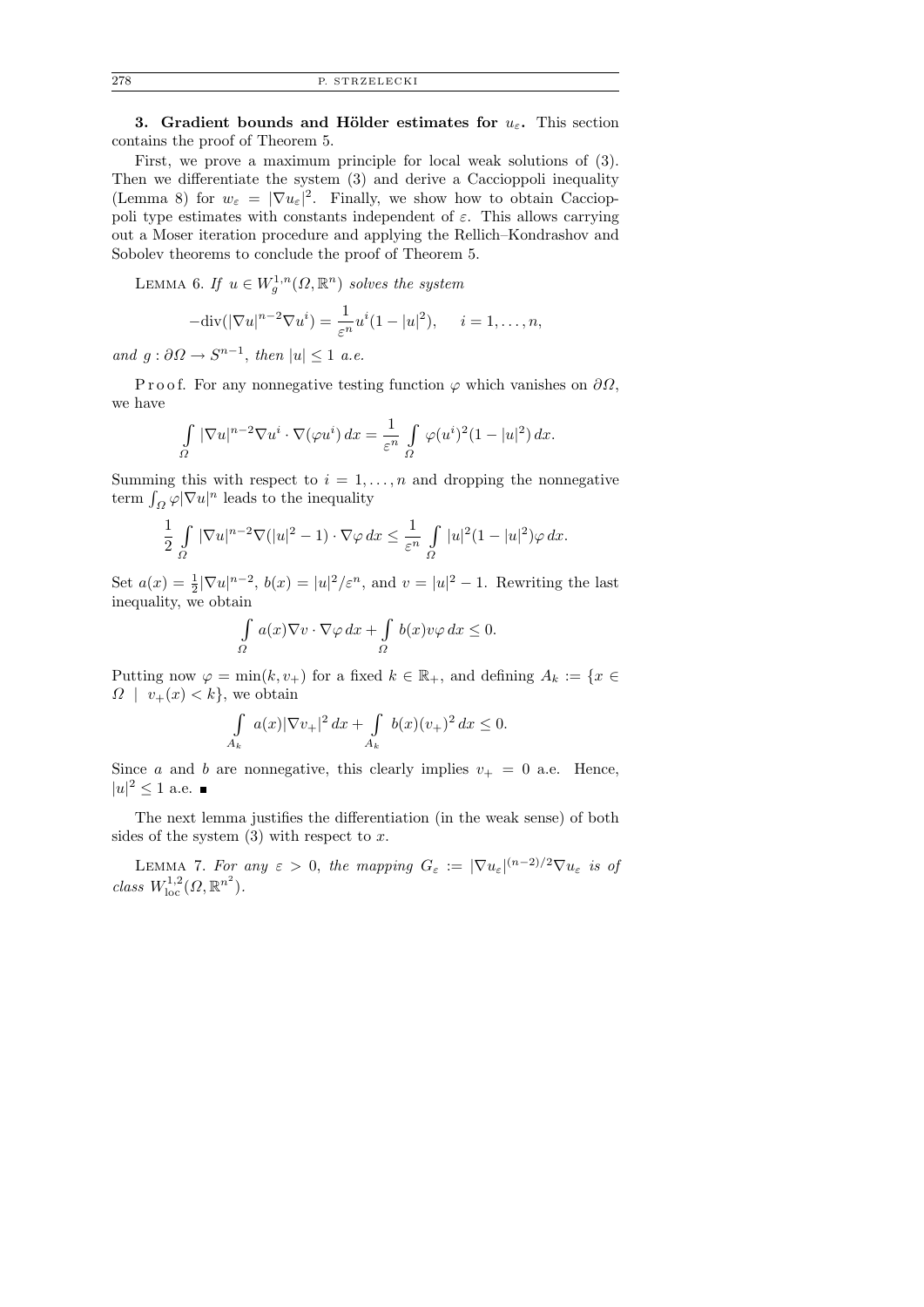The proof of this result is quite standard (one has to consider the difference quotients of  $G_{\varepsilon}$ , see e.g. [13] or [6]) and we omit it here.

LEMMA 8. If  $u_{\varepsilon}$  is a weak solution to (3),  $\beta \geq 0$ ,  $n \geq 3$ , and  $w_{\varepsilon} :=$  $|\nabla u_{\varepsilon}|^2$ , then, for any  $\zeta \in C_0^{\infty}(\Omega)$ ,

$$
\int_{\Omega} |\nabla (w_{\varepsilon}^{(n+\beta)/4})|^2 \zeta^2 dx \le \frac{2(n+\beta)}{\varepsilon^n} \int_{\Omega} (1-|u_{\varepsilon}|^2) w_{\varepsilon}^{(\beta+2)/2} \zeta^2 dx
$$

$$
+ 9n^2 \int_{\Omega} w_{\varepsilon}^{(n+\beta)/2} |\nabla \zeta|^2 dx.
$$

P r o o f. By Lemma 7, we may differentiate both sides of (3) with respect to  $x_j$  to obtain

(11) 
$$
-\text{div}\left[|\nabla u_{\varepsilon}|^{n-2}\nabla\left(\frac{\partial u_{\varepsilon}^{i}}{\partial x_{j}}\right)+\frac{\partial}{\partial x_{j}}(|\nabla u_{\varepsilon}|^{n-2})\nabla u_{\varepsilon}^{i}\right]=\frac{\partial f_{\varepsilon,i}}{\partial x_{j}},
$$

where  $i, j = 1, ..., n$  and  $f_{\varepsilon,i} := \varepsilon^{-n} u_{\varepsilon}^i (1 - |u_{\varepsilon}|^2)$ . Equation (11) means that for any testing function  $\phi_{ij} \in W^{1,n}$  with compact support we have

(12) 
$$
\int_{\Omega} |\nabla u_{\varepsilon}|^{n-2} \nabla \left(\frac{\partial u_{\varepsilon}^{i}}{\partial x_{j}}\right) \cdot \nabla \phi_{ij} dx + \int_{\Omega} \frac{\partial}{\partial x_{j}} \left( |\nabla u_{\varepsilon}|^{n-2} \right) \nabla u_{\varepsilon}^{i} \cdot \nabla \phi_{ij} dx = \int_{\Omega} \frac{\partial f_{\varepsilon,i}}{\partial x_{j}} \phi_{ij} dx.
$$

Now, pick a smooth nonnegative cutoff function  $\zeta \in C_0^{\infty}(\Omega)$ , and take  $\phi_{ij} = \zeta^2 |\nabla u_{\varepsilon}|^{\beta} \partial u_{\varepsilon}^i / \partial x_j$ , where  $\beta \geq 0$ , and insert this into (12). Since all the integrations on the left hand side are performed only on the set  $\{|\nabla u_{\varepsilon}| > 0\}$ , we are allowed to assume that Lemma 7 implies the existence of  $D^2 u_{\varepsilon} \in L_{loc}^n$ . A simple but tedious computation leads to the following two equalities:

(13) 
$$
\sum_{1 \le i,j \le n} \int_{\Omega} |\nabla u_{\varepsilon}|^{n-2} \nabla \left(\frac{\partial u_{\varepsilon}^{i}}{\partial x_{j}}\right) \cdot \nabla \phi_{ij} dx
$$
  
\n
$$
= \sum_{1 \le i,j \le n} \int_{\Omega} w_{\varepsilon}^{(n+\beta-2)/2} \zeta^{2} \left| \nabla \left(\frac{\partial u_{\varepsilon}^{i}}{\partial x_{j}}\right) \right|^{2} dx
$$
  
\n
$$
+ \frac{\beta}{4} \int_{\Omega} w_{\varepsilon}^{(n+\beta-4)/2} |\nabla w_{\varepsilon}|^{2} \zeta^{2} dx
$$
  
\n
$$
+ \int_{\Omega} w_{\varepsilon}^{(n+\beta-2)/2} \nabla w_{\varepsilon} \cdot \zeta \nabla \zeta dx;
$$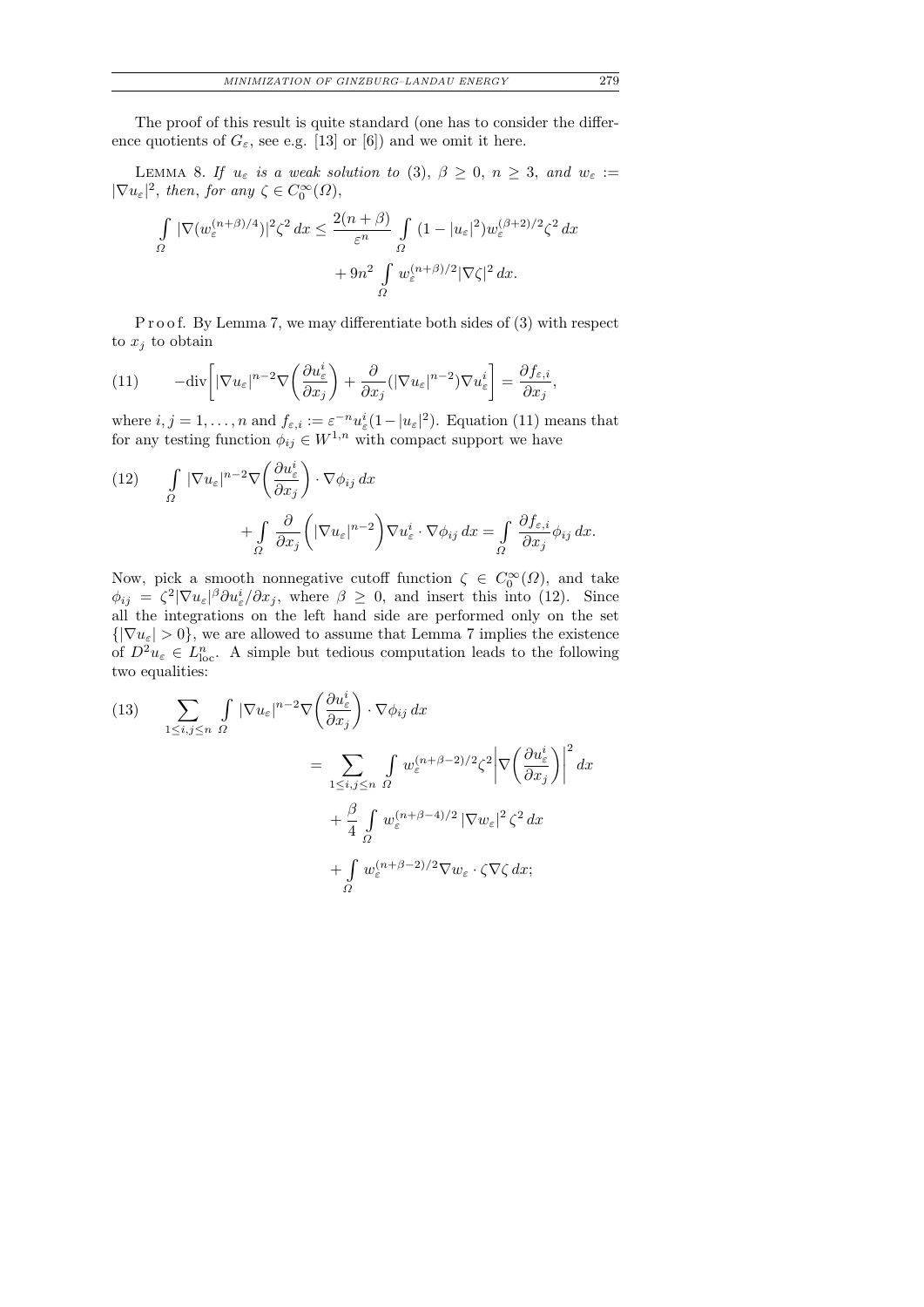(14)  
\n
$$
\sum_{1 \leq i,j \leq n} \int_{\Omega} \frac{\partial}{\partial x_j} \left( |\nabla u_{\varepsilon}|^{n-2} \right) \nabla u_{\varepsilon}^i \cdot \nabla \phi_{ij} dx
$$
\n
$$
= \frac{n-2}{4} \int_{\Omega} w_{\varepsilon}^{(n+\beta-4)/2} |\nabla w_{\varepsilon}|^2 \zeta^2 dx
$$
\n
$$
+ \frac{(n-2)\beta}{4} \int_{\Omega} w_{\varepsilon}^{(n+\beta-6)/2} \zeta^2 \sum_{1 \leq i \leq n} (\nabla u_{\varepsilon}^i \cdot \nabla w_{\varepsilon})^2 dx
$$
\n
$$
+ (n-2) \int_{\Omega} w_{\varepsilon}^{(n+\beta-4)/2} \zeta \sum_{1 \leq i \leq n} (\nabla u_{\varepsilon}^i \cdot \nabla w_{\varepsilon}) (\nabla u_{\varepsilon}^i \cdot \nabla \zeta) dx.
$$

Dealing with the right hand side of (12), we obtain

(15) 
$$
\sum_{1 \le i,j \le n} \int_{\Omega} \frac{\partial f_{\varepsilon,i}}{\partial x_j} \phi_{ij} dx = \frac{1}{\varepsilon^n} \int_{\Omega} (1 - |u_{\varepsilon}|^2) w_{\varepsilon}^{(\beta+2)/2} \zeta^2 dx - \frac{2}{\varepsilon^n} \sum_{1 \le i,j,k \le n} \int_{\Omega} w_{\varepsilon}^{\beta/2} \zeta^2 u_{\varepsilon}^i u_{\varepsilon}^k \frac{\partial u_{\varepsilon}^i}{\partial x_j} \frac{\partial u_{\varepsilon}^k}{\partial x_j} dx \le \frac{1}{\varepsilon^n} \int_{\Omega} (1 - |u_{\varepsilon}|^2) w_{\varepsilon}^{(\beta+2)/2} \zeta^2 dx.
$$

Putting (13)–(15) together, we obtain an inequality of the form

(16) 
$$
I_1 + I_2 + I_3 \leq J_1 + J_2 + J_3,
$$

where

(17) 
$$
I_1 = \frac{n + \beta - 2}{4} \int_{\Omega} w_{\varepsilon}^{(n+\beta-4)/2} |\nabla w_{\varepsilon}|^2 \zeta^2 dx,
$$

$$
I_2 = \frac{(n-2)\beta}{4} \int_{\Omega} w_{\varepsilon}^{(n+\beta-6)/2} \zeta^2 \sum_{1 \le i \le n} (\nabla u_{\varepsilon}^i \cdot \nabla w_{\varepsilon})^2 dx,
$$

$$
I_3 = \sum_{1 \le i,j \le n} \int_{\Omega} w_{\varepsilon}^{(n+\beta-2)/2} \zeta^2 \left| \nabla \left( \frac{\partial u_{\varepsilon}^i}{\partial x_j} \right) \right|^2 dx,
$$

and

(18) 
$$
J_1 = \frac{1}{\varepsilon^n} \int_{\Omega} (1 - |u_{\varepsilon}|^2) w_{\varepsilon}^{(\beta + 2)/2} \zeta^2 dx,
$$
  
\n
$$
J_2 = \int_{\Omega} w_{\varepsilon}^{(n + \beta - 2)/2} |\nabla w_{\varepsilon}| \zeta |\nabla \zeta| dx,
$$
  
\n
$$
J_3 = (n - 2) \int_{\Omega} w_{\varepsilon}^{(n + \beta - 4)/2} \zeta \sum_{1 \le i \le n} |\nabla u_{\varepsilon}^i \cdot \nabla w_{\varepsilon}| |\nabla u_{\varepsilon}^i \cdot \nabla \zeta| dx.
$$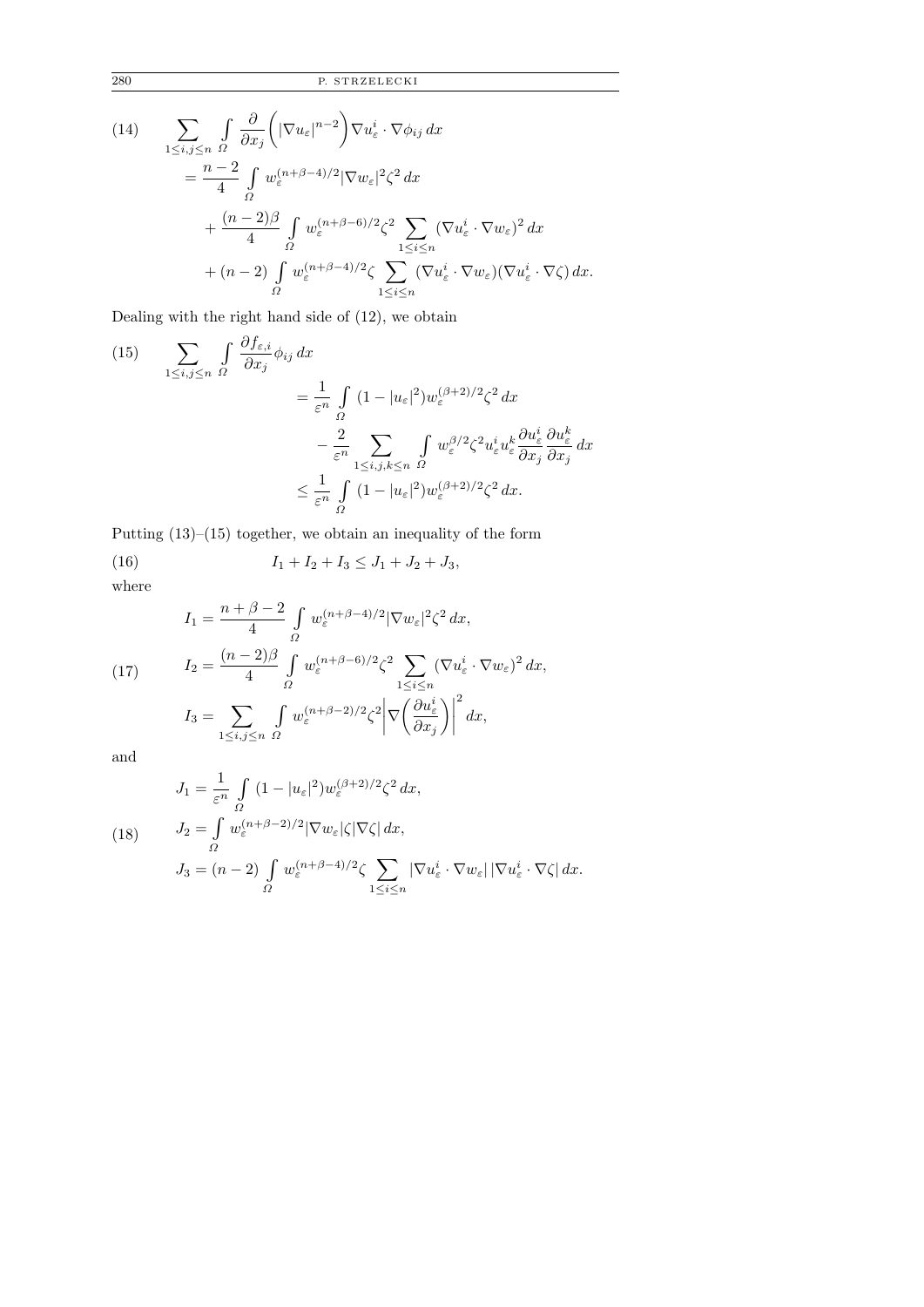The Cauchy–Schwarz inequality readily implies that  $J_3 \leq (n-2)J_2$ . Hence, dropping the nonnegative terms  $I_2$  and  $I_3$  on the left hand side of (16), we obtain

(19) 
$$
I_1 \leq J_1 + (n-1)J_2.
$$

Employing the inequality  $ab \leq \delta a^2 + \frac{1}{4\delta}$  $\frac{1}{4\delta}b^2$ , valid for positive a, b, and  $\delta$ , we check that

$$
(n-1)J_2 \le \frac{1}{2}I_1 + \frac{2(n-1)^2}{n+\beta-2} \int_{\Omega} w_{\varepsilon}^{(n+\beta)/2} |\nabla \zeta|^2 dx.
$$

This estimate, combined with (19), leads to

$$
(20) \quad \int\limits_{\Omega} |\nabla (w_{\varepsilon}^{(n+\beta)/4})|^2 \zeta^2 \, dx \le \frac{2(n+\beta)}{\varepsilon^n} \int\limits_{\Omega} (1 - |u_{\varepsilon}|^2) w_{\varepsilon}^{(\beta+2)/2} \zeta^2 \, dx
$$

$$
+ 9n^2 \int\limits_{\Omega} w_{\varepsilon}^{(n+\beta)/2} |\nabla \zeta|^2 \, dx.
$$

The proof of Lemma 8 is now complete.  $\blacksquare$ 

Applying the Moser and De Giorgi–Stampacchia iteration techniques in a way mimicking the arguments of DiBenedetto and Friedman [7] one can obtain from (20) the following standard result.

COROLLARY 9. The function  $|\nabla u_{\varepsilon}|$  is of class  $L^q_{\text{loc}}(\Omega)$  for any  $q \in (1,\infty]$ . Moreover, if  $K \subset \Omega$  is compact, then  $\|\nabla u_{\varepsilon}\|_q \leq C$  for some constant C depending on n, q,  $\varepsilon$ , dist $(K, \partial \Omega)$ , and the boundary data g.

In fact, a careful verification shows that for  $u_{\varepsilon}$  with  $\int_{\Omega} |\nabla u_{\varepsilon}|^n dx \leq C$ we have  $|\nabla u_{\varepsilon}| \le C/\varepsilon$  on any compact  $K \subset \Omega$ , with  $C = C(n,K)$  (the interested reader may consult the proof of Lemma 12 in the Appendix). As a consequence of this estimate, we obtain the following.

LEMMA 10. As  $\varepsilon_k$  tends to zero,  $|u_{\varepsilon_k}| \to 1$  uniformly on compact subsets of  $\Omega$ .

P r o o f. Suppose that the lemma is false. Then, for some  $\eta > 0$  and some compact  $K \subset \Omega$ , we can find a sequence of points  $(x_j)_{j=1,2,...} \subset K$ and  $\varepsilon_j\to 0$  such that

where

$$
|u_{\varepsilon_j}(x_j)| \le 1 - \eta.
$$
  
Set  $2\delta = \text{dist}(K, \partial \Omega)$ . Since  $|\nabla u_{\varepsilon_j}(x)| \le C/\varepsilon_j$  for all  $x \in F$ ,  

$$
F := \{x \in \Omega \mid \text{dist}(x, \partial \Omega) \ge \delta\} \supset K,
$$

we have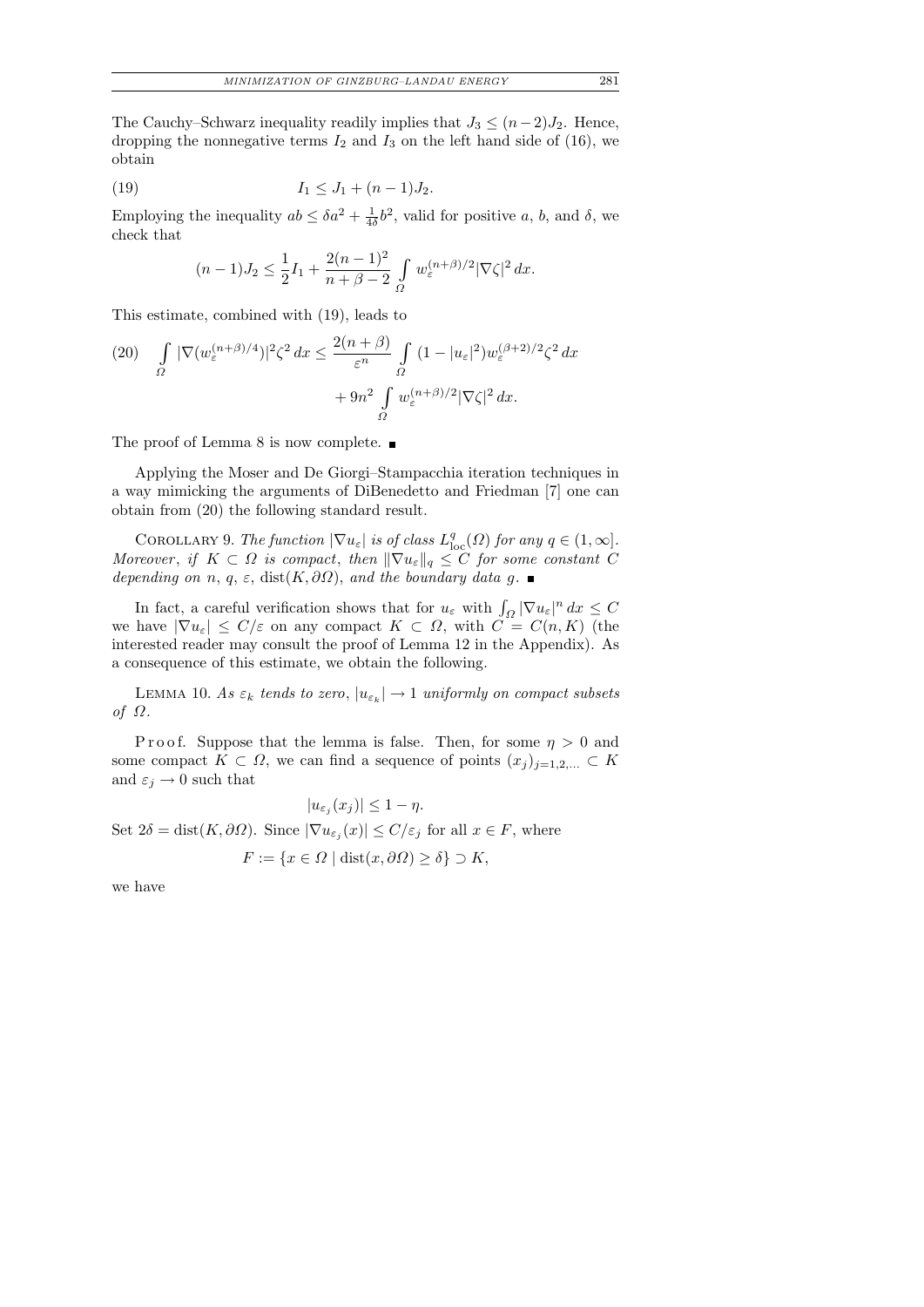$$
(21) \t\t\t |u_{\varepsilon_j}(x)| \le 1 - \eta/2
$$

for small  $\varepsilon_j$  and for all  $x \in B_j \equiv B(x_j, \eta \varepsilon_j/(2C))$ . Thus, for large j,

$$
\frac{1}{\varepsilon_j^n} \int\limits_{\Omega} (1 - |u_{\varepsilon_j}|^2)^2 dx \geq \frac{1}{\varepsilon_j^n} \int\limits_{B_j} (1 - |u_{\varepsilon_j}|)^2 dx \geq \omega(n) (\eta/2)^{n+2} C^{-n} \to 0
$$

as  $j \to 0$ . This is a contradiction to (9). ■

**3.1.** Getting rid of  $\varepsilon$ . Our main concern is now to show that  $|\nabla u_{\varepsilon}|$  is locally bounded in any space  $L^q$ ,  $1 < q < \infty$ , by a constant which *does not* depend on  $\varepsilon$ . The reasoning presented below is a version of a trick which, in the case  $n = 2$ , is due to Bethuel, Brezis and Hélein [2, steps A3 and A4 of the proof].

Pick a cutoff function  $\zeta \in C_0^{\infty}(\Omega)$ , with  $0 \le \zeta \le 1$ ,  $\zeta \equiv 1$  on  $B(a,r)$ ,  $\zeta \equiv 0$  outside  $B(a, R)$ , and  $|\nabla \zeta| \leq 2/(R-r)$ . By Lemma 10, one can assume that

(22)  $|u_{\varepsilon}(x)|^2 \ge 1/2$  for all  $x \in \text{supp }\zeta$  and all  $\varepsilon$  sufficiently small.

Thus, the system (3) implies

$$
\frac{1-|u_{\varepsilon}|^2}{\varepsilon^n}=-\sum_{1\leq i\leq n} \operatorname{div}(|\nabla u_{\varepsilon}|^{n-2}\nabla u_{\varepsilon}^i)\frac{u_{\varepsilon}^i}{|u_{\varepsilon}|^2}.
$$

From this equality, computing the divergence and integrating by parts the term with the Laplacian  $\Delta u_{\varepsilon}^k$ , we obtain

$$
(23) \qquad \int_{\Omega} \frac{1 - |u_{\varepsilon}|^2}{\varepsilon^n} w_{\varepsilon}^{(\beta+2)/2} \zeta^2 dx
$$
  

$$
= -\int_{\Omega} w_{\varepsilon}^{(n+\beta)/2} \zeta^2 \sum_{1 \le i \le n} \frac{u_{\varepsilon}^i \Delta u_{\varepsilon}^i}{|u_{\varepsilon}|^2} dx
$$
  

$$
- \int_{\Omega} \sum_{1 \le i \le n} \nabla(w_{\varepsilon}^{(n-2)/2}) \cdot \nabla u_{\varepsilon}^i \frac{w_{\varepsilon}^{(\beta+2)/2} \zeta^2 u_{\varepsilon}^i}{|u_{\varepsilon}|^2} dx
$$
  

$$
\le \int_{\Omega} \sum_{1 \le i \le n} \nabla \left( w_{\varepsilon}^{(n+\beta)/2} \frac{\zeta^2 u_{\varepsilon}^i}{|u_{\varepsilon}|^2} \right) \cdot \nabla u_{\varepsilon}^i dx
$$
  

$$
+ (n-2) \int_{\Omega} w_{\varepsilon}^{(n+\beta-1)/2} \zeta^2 |\nabla w_{\varepsilon}| dx
$$

(the last inequality follows from  $(22)$ ). We decompose the integral  $K_1$  into four terms as follows.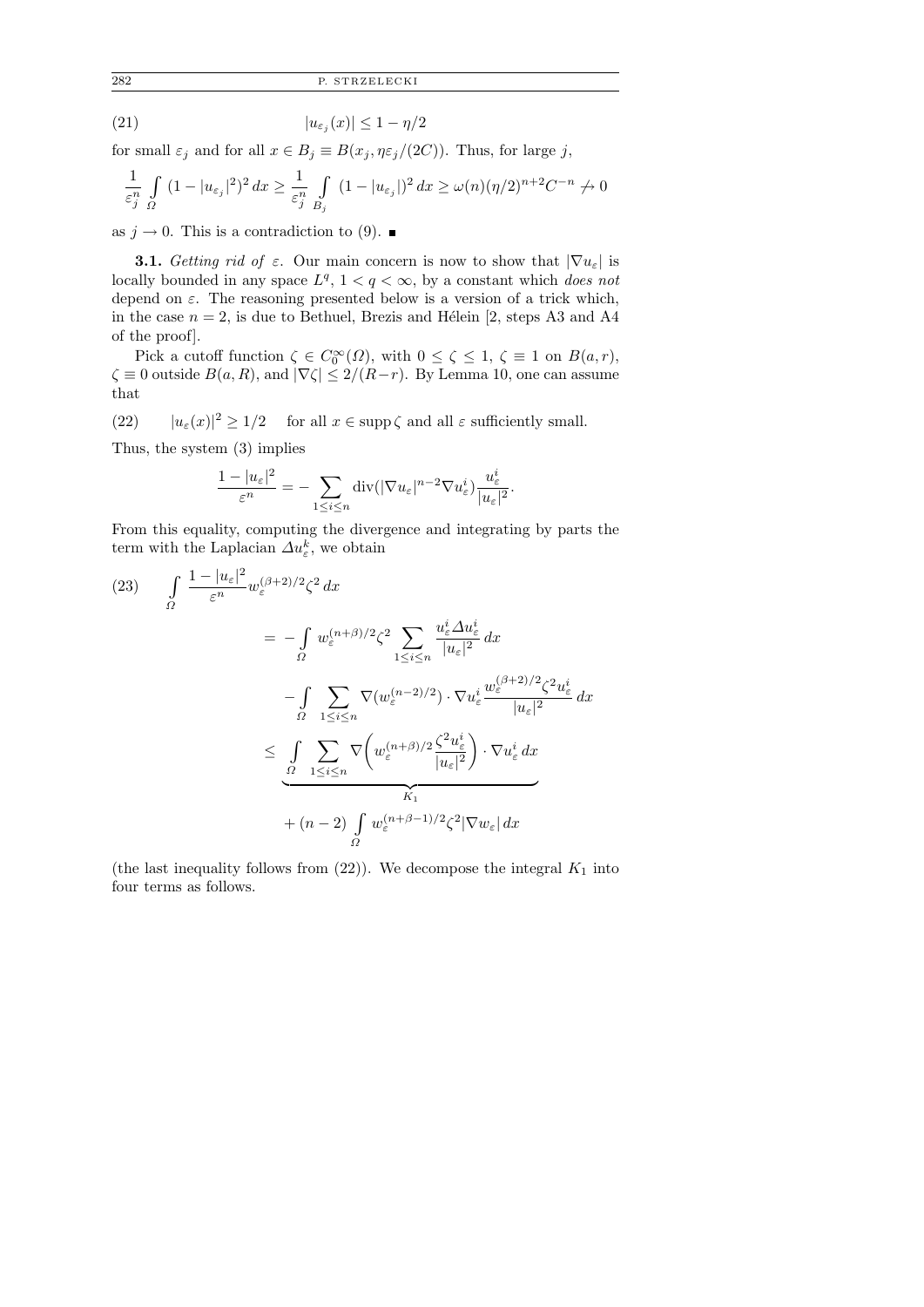$$
K_{11} = \sum_{1 \leq i \leq n} \int_{\Omega} w_{\varepsilon}^{(n+\beta)/2} \frac{\zeta^2}{|u_{\varepsilon}|^2} \nabla u_{\varepsilon}^i \cdot \nabla u_{\varepsilon}^i dx,
$$
  
\n
$$
K_{12} = 2 \sum_{1 \leq i \leq n} \int_{\Omega} w_{\varepsilon}^{(n+\beta)/2} \frac{\zeta u_{\varepsilon}^i}{|u_{\varepsilon}|^2} (\nabla \zeta \cdot \nabla u_{\varepsilon}^i) dx,
$$
  
\n
$$
K_{13} = \frac{n+\beta}{2} \sum_{1 \leq i \leq n} \int_{\Omega} w_{\varepsilon}^{(n+\beta-2)/2} \frac{\zeta^2 u_{\varepsilon}^i}{|u_{\varepsilon}|^2} (\nabla w_{\varepsilon} \cdot \nabla u_{\varepsilon}^i) dx,
$$
  
\n
$$
K_{14} = -2 \sum_{1 \leq i,j \leq n} \int_{\Omega} w_{\varepsilon}^{(n+\beta)/2} \frac{\zeta^2}{|u_{\varepsilon}|^4} (u_{\varepsilon}^i \nabla u_{\varepsilon}^i \cdot u_{\varepsilon}^j \nabla u_{\varepsilon}^j) dx.
$$

Obviously,  $K_{14} \leq 0$ . Moreover, by (22) and Lemma 6, we have

(24) 
$$
|K_{11}| \leq 2 \int\limits_{\Omega} w_{\varepsilon}^{(n+\beta+2)/2} \zeta^2 dx,
$$

(25) 
$$
|K_{12}| \le 4n \int_{\Omega} w_{\varepsilon}^{(n+\beta+1)/2} \zeta |\nabla \zeta| dx
$$

$$
\le 2n \int_{\Omega} \left( w_{\varepsilon}^{(n+\beta+2)/2} \zeta^2 + w_{\varepsilon}^{(n+\beta)/2} |\nabla \zeta|^2 \right) dx,
$$

$$
(26) \qquad |K_{13}| \le n(n+\beta) \int_{\Omega} w_{\varepsilon}^{(n+\beta-1)/2} |\nabla w_{\varepsilon}| \zeta^2 dx.
$$

Now, combine the inequalities  $(23)$ – $(26)$  with Lemma 8 to obtain the estimate

(27) 
$$
\int_{\Omega} |\nabla (w_{\varepsilon}^{(n+\beta)/4})|^2 \zeta^2 dx \leq C \Big[ \int_{\Omega} w_{\varepsilon}^{(n+\beta+2)/2} \zeta^2 dx \n+ \int_{\Omega} w_{\varepsilon}^{(n+\beta-1)/2} |\nabla w_{\varepsilon}| \zeta^2 dx \n+ \int_{\Omega} w_{\varepsilon}^{(n+\beta)/2} |\nabla \zeta|^2 dx \Big].
$$

Next, we use a standard trick to get rid of the integral containing  $|\nabla w_\varepsilon|$ on the right hand side. To this end, check that

$$
C \int_{\Omega} w_{\varepsilon}^{(n+\beta-1)/2} |\nabla w_{\varepsilon}| \zeta^{2} dx = C \int_{\Omega} w_{\varepsilon}^{(n+\beta-4)/4} |\nabla w_{\varepsilon}| \zeta \cdot w_{\varepsilon}^{(n+\beta+2)/4} \zeta dx
$$
  

$$
\leq \frac{1}{2} \int_{\Omega} |\nabla (w_{\varepsilon}^{(n+\beta)/4})|^{2} \zeta^{2} dx
$$
  

$$
+ \frac{8C^{2}}{(n+\beta)^{2}} \int_{\Omega} w_{\varepsilon}^{(n+\beta+2)/2} \zeta^{2} dx.
$$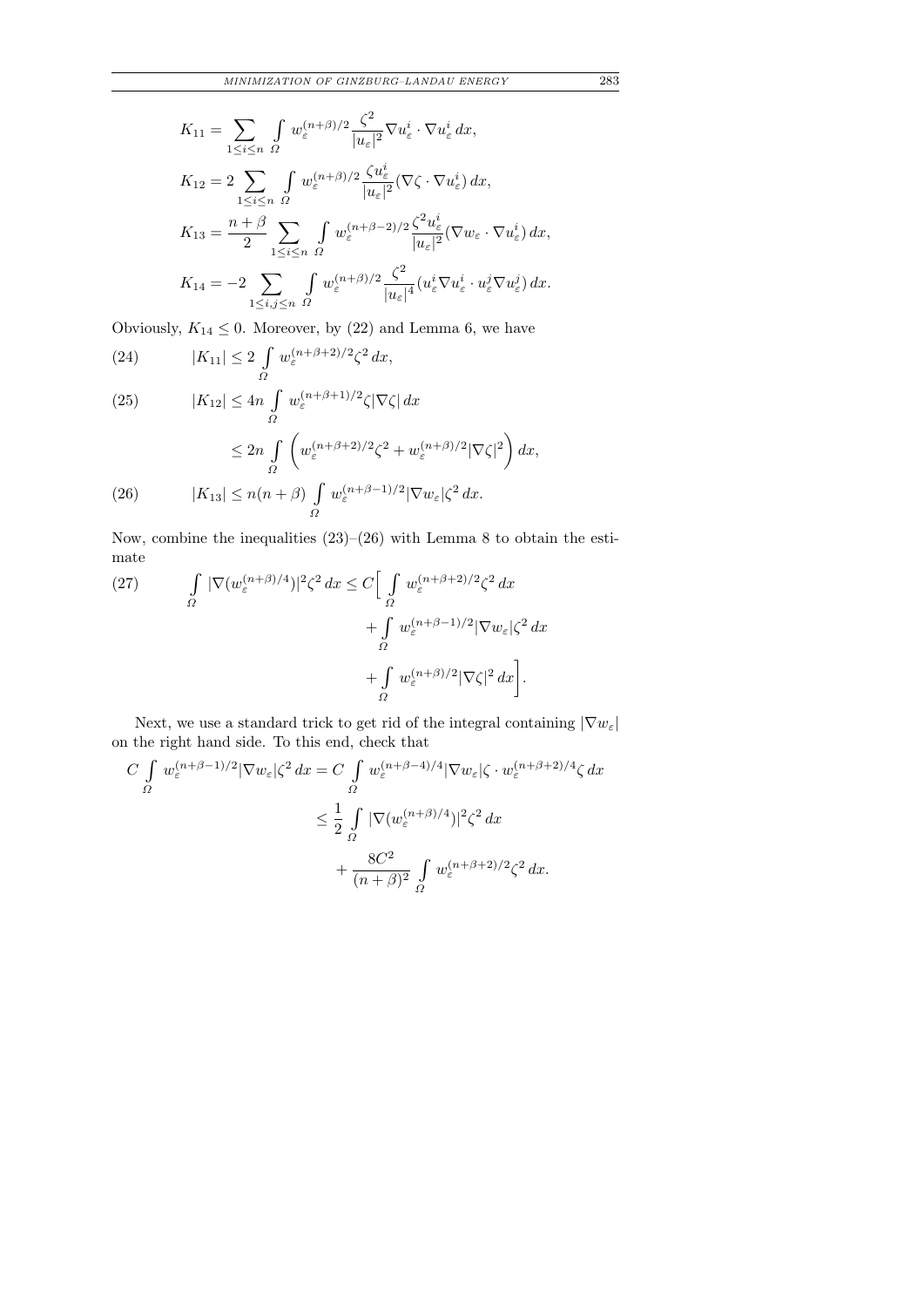Hence, absorbing the term with  $|\nabla(w_{\varepsilon}^{(n+\beta)/4})|^2$  in the left hand side of (27), we obtain

(28) 
$$
\int_{\Omega} |\nabla (w_{\varepsilon}^{(n+\beta)/4})|^2 \zeta^2 dx
$$
  
 
$$
\leq C(n,\beta) \Big( \int_{\Omega} w_{\varepsilon}^{(n+\beta+2)/2} \zeta^2 dx + \int_{\Omega} w_{\varepsilon}^{(n+\beta)/2} |\nabla \zeta|^2 dx \Big).
$$

An examination shows that one can take here e.g.  $C(n, \beta) = 2 \cdot 10^3 n^2 (n+\beta)^2$ . To deal with the first integral on the right hand side, set  $p = 2n/(n+2)$ so that the Sobolev conjugate exponent of p is  $p^* = np/(n-p) = 2$ . Put  $\alpha = (n + \beta + 2)/4$ . By the Sobolev imbedding theorem, we have

$$
\int_{\Omega} w_{\varepsilon}^{(n+\beta+2)/2} \zeta^2 dx = \int_{\mathbb{R}^n} (w_{\varepsilon}^{\alpha} \zeta)^2 dx \le C \Big( \int_{\mathbb{R}^n} |\nabla(w_{\varepsilon}^{\alpha} \zeta)|^p dx \Big)^{2/p}
$$
  

$$
\le C(n) \alpha^2 \Big( \int_{\mathbb{R}^n} w_{\varepsilon}^{\alpha p-p} |\nabla w_{\varepsilon}|^p \zeta^p dx \Big)^{2/p}
$$
  

$$
+ C(n) \Big( \int_{\mathbb{R}^n} w_{\varepsilon}^{\alpha p} \zeta^p |\nabla \zeta|^p dx \Big)^{2/p}.
$$

In order to see here again the expressions which appear in (28), note that

$$
\alpha p - p = \frac{n}{n+2} \cdot \frac{n+\beta-4}{2} + \frac{2}{n+2} \cdot \frac{n}{2}
$$

,

and apply the Hölder inequality with exponents  $(n+2)/n$  and  $(n+2)/2$  to estimate the integrals on the right hand side. This gives

(29) 
$$
\int_{\Omega} w_{\varepsilon}^{(n+\beta+2)/2} \zeta^2 dx
$$
  
\n
$$
\leq C(n) \Big( \int_{\Omega} |\nabla (w_{\varepsilon}^{(n+\beta)/4})|^2 \zeta^2 dx \Big) \cdot \Big( \int_{\{\zeta \neq 0\}} w_{\varepsilon}^{n/2} dx \Big)^{2/n}
$$
  
\n
$$
+ C(n) \Big( \int_{\Omega} w_{\varepsilon}^{(n+\beta)/2} |\nabla \zeta|^2 dx \Big) \cdot \Big( \int_{\{\zeta \neq 0\}} w_{\varepsilon}^{n/2} dx \Big)^{2/n}.
$$

Set  $s = (n + \beta)/2$  and define

(30) 
$$
\Phi(s,\varepsilon) := \int_{\Omega} |\nabla(w_{\varepsilon}^{s/2})|^2 \zeta^2 dx,
$$

(31) 
$$
\Psi(s,\varepsilon) := \int_{\Omega} w_{\varepsilon}^{s} |\nabla \zeta|^{2} dx,
$$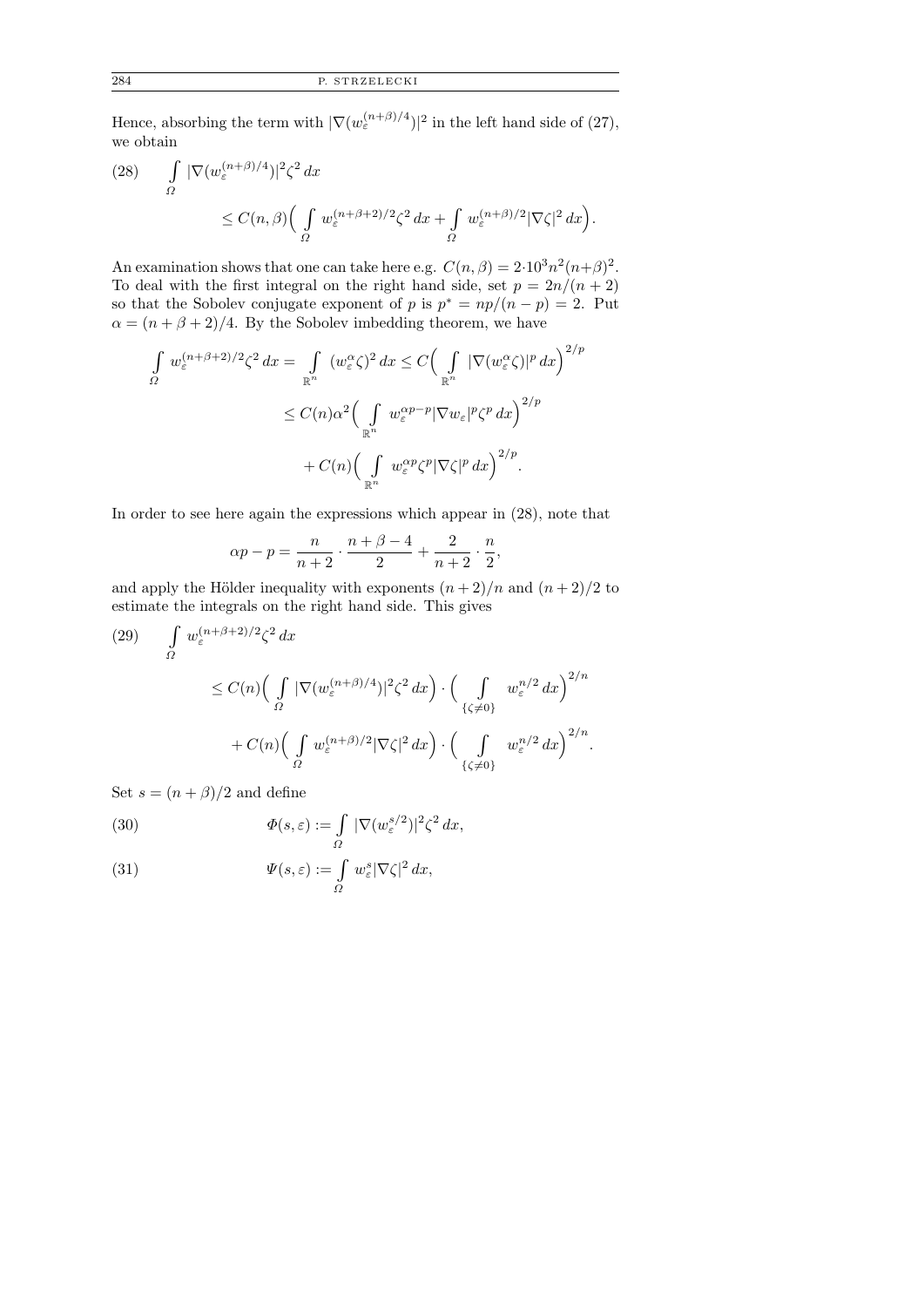*MINIMIZATION OF GINZBURG–LANDAU ENERGY* 285

(32) 
$$
I(\varepsilon) := \int\limits_{\{\zeta \neq 0\}} w_{\varepsilon}^{n/2} dx \equiv \int\limits_{B_R} |\nabla u_{\varepsilon}|^n dx,
$$

Using this notation and combining (28) with (29), we see that

(33) 
$$
\Phi(s,\varepsilon) \leq C_0 s^2 \Phi(s,\varepsilon) I(\varepsilon)^{2/n} + C_0 s^2 (I(\varepsilon)^{2/n} + 1) \Psi(s,\varepsilon).
$$

Here, the constant  $C_0$  depends only on n.

Next, we proceed to prove the following.

LEMMA 11. For any compact set  $K \subset \Omega$  and any  $q \in (1,\infty)$  there exists a constant  $C$ , depending only on  $n, q, K$ , and the boundary data  $g$ , such that

(34) 
$$
||w_{\varepsilon_k}^q||_{W^{1,2}(K)} \leq C \quad \text{for } k = 1, 2, ...
$$

Here,  $\varepsilon_k$  stands for the sequence selected in Proposition 3.

P r o o f. Fix  $q \in [n/2,\infty)$ . Since, by Proposition 3, the sequence  $\nabla u_{\varepsilon_k}$ converges strongly in  $L^n$ , we may choose  $\eta_0 \equiv \eta_0(q) > 0$  and  $\gamma_0 \equiv \gamma_0(q) > 0$ such that

(35) 
$$
I(\varepsilon_k) \equiv \int\limits_{B_R \cap \Omega} |\nabla u_{\varepsilon_k}|^n dx \le \min(1, (2C_0 s^2)^{-n/2})
$$

for all  $R < \eta_0$ , all  $\varepsilon_k \in (0, \gamma_0)$ , and all  $s \in [n/2, 2q)$ . Assume with no loss of generality that  $R = \text{diam}(\text{supp }\zeta) < \eta_0$ . Then, by (33),

(36) 
$$
\Phi(s,\varepsilon_k) \le C(n)s^2 \Psi(s,\varepsilon_k) \quad \text{for } s \in [n/2,2q) \text{ and } \varepsilon_k \in (0,\gamma_0).
$$

To start a Moser iteration, we combine (36) with the Sobolev inequality,

$$
\left(\int\limits_{B_r} |f|^{2^*} dx\right)^{1/2^*} \leq C(n) \left(\int\limits_{B_r} |\nabla f|^2 dx\right)^{1/2} + \frac{C(n)}{r} \left(\int\limits_{B_r} |f|^2 dx\right)^{1/2}.
$$

Here, we set  $f = w_{\varepsilon_k}^{s/2}$ . Taking into account the properties of  $\zeta$ , we obtain the so-called weak reverse Hölder inequality,

(37) 
$$
\left(\int\limits_{B_r} w_{\varepsilon_k}^{s\mu} dx\right)^{1/\mu} \le C(n)s^2 \left(\frac{1}{(R-r)^2} + \frac{1}{r^2}\right) \int\limits_{B_R} w_{\varepsilon_k}^s dx,
$$

where  $0 < r < R < \eta_0$ ,  $n/2 \le s \le 2q$ , and  $\mu = 2^*/2 = n/(n-2) > 1$ . Set

$$
m = \left[\frac{\log(4q) - \log n}{\log n - \log(n-2)}\right].
$$

Fix  $\rho < \eta_0/2$  and define, for  $j = 0, 1, \ldots, m + 1$ ,

$$
\varrho_j = \varrho (1 + 2^{-j}), \quad s_j = \mu^j n/2.
$$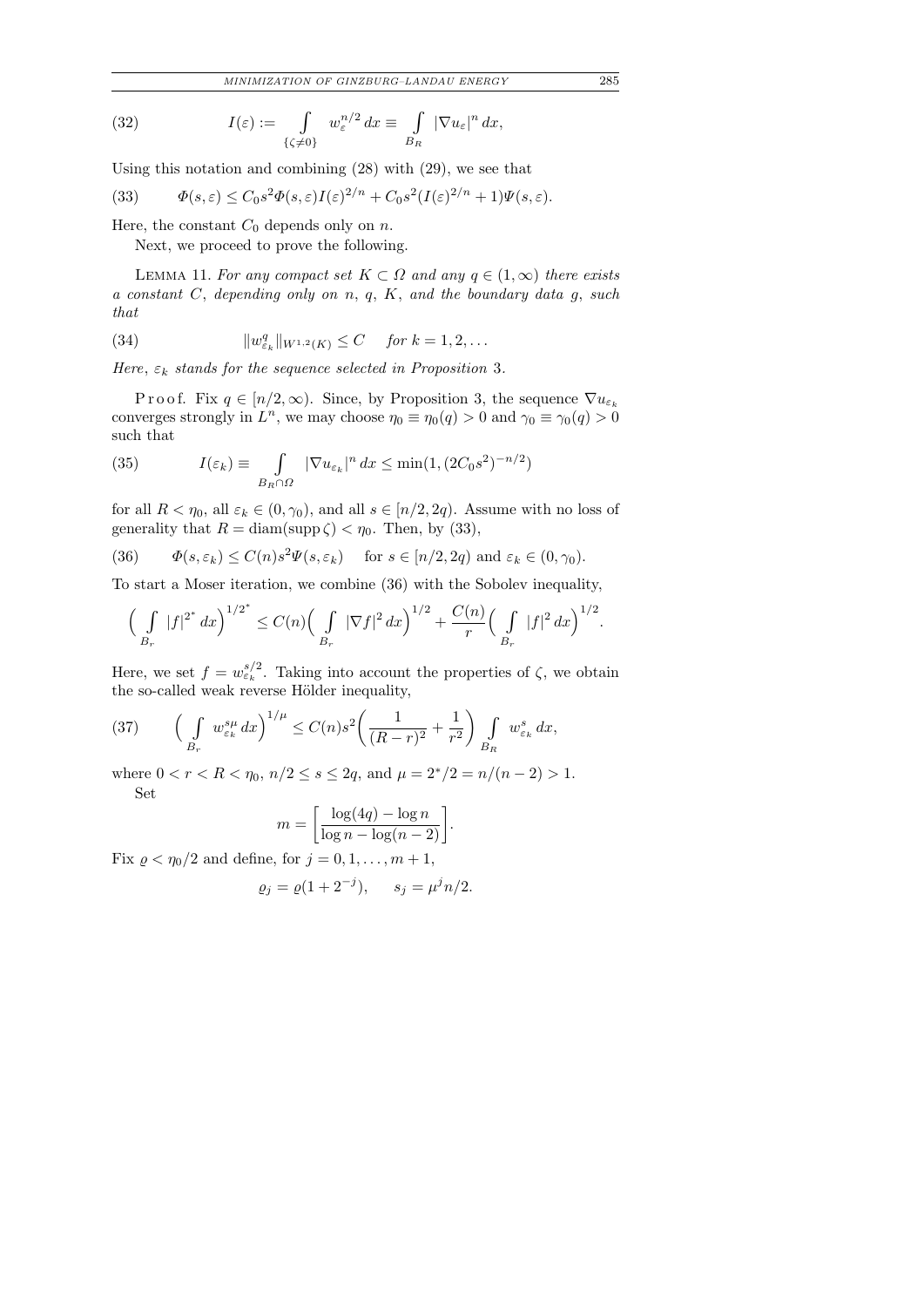Note that  $s_{m+1} \geq 2q$ . Put

<sup>H</sup><sup>j</sup> := – R B%j w sj εk dx<sup>1</sup>/s<sup>j</sup> .

Applying (37) with  $s = s_j$ ,  $R = \varrho_j$ , and  $r = \varrho_{j+1}$ , we easily obtain, for  $j=1,\ldots,m,$ 

$$
H_{j+1} \le C_1(n)^{1/s_j} \cdot s_j^{2/s_j} \cdot 4^{j/s_j} H_j \le C_2(n)^{j/\mu^j} H_j.
$$

Here one can take, for instance,  $C_2(n) = (C_1(n)\mu^2 n^2)^{2/n}$ . By induction, since  $\mu > 1$ , the last inequality implies

.

(38) 
$$
H_{m+1} \leq C(n) \cdot C_2(n)^{\sum_{i=1}^{m} i/\mu^{i}} H_0 \leq C_3(n) \Biggl(\int_{B_{2\varrho}} |\nabla u_{\varepsilon_k}|^n dx\Biggr)^{2/n}
$$

As  $s_{m+1} \geq 2q$ , we can combine (38) with the Hölder inequality to see that

$$
\left(\int\limits_{B(a,\varrho)} f w_{\varepsilon_k}^{2q} dx\right)^{1/(2q)} \le 2^n C_3(n) \left(\int\limits_{B(a,2\varrho)} |\nabla u_{\varepsilon_k}|^n dx\right)^{2/n}.
$$

Hence, by a covering argument, for any compact  $K \subset \Omega$  the integral  $\int_K w_{\varepsilon_k}^{2q} dx$  is bounded by a constant which depends only on n, q, g, and  $\widetilde{K}$ . By (30), (31), and (36), the integral  $\int_K |\nabla(w_{\varepsilon_k}^q)|^2 dx$  does not exceed a constant which may depend on n, q, g, and K, but not on  $\varepsilon_k$ . This completes the proof of (34).

We are now in a position to prove Theorem 5.

By the Rellich–Kondrashov theorem,  $W^{1,2}$  is compactly imbedded in  $L^2$ . Therefore, we may use (34) and a standard diagonal procedure to select from  $(\varepsilon_k)_{k=1,2,...}$  a subsequence, denoted also by  $\varepsilon_k$ , such that

(39) 
$$
|\nabla u_{\varepsilon_k}|^{p/2} \to |\nabla u_*|^{p/2} \quad \text{strongly in } L^2(K) \text{ and a.e.,}
$$

$$
\nabla u_{\varepsilon_k} \to \nabla u_* \quad \text{weakly in } L^p(K, \mathbb{R}^{n^2}),
$$

for any compact  $K \subset \Omega$  and any p of the form  $p = nk, k = 1, 2, ...$ Applying Theorem 4, we see that (39) implies

$$
u_{\varepsilon_k} \to u_* \quad \text{ in } W^{1,p}_{\text{loc}}(\Omega, \mathbb{R}^n), \text{ for } p = 2n, 3n, 4n, \dots
$$

By the Sobolev imbedding theorem, we conclude that

$$
||u_{\varepsilon_k} - u_*||_{C^\alpha_{\text{loc}}} \stackrel{k \to \infty}{\longrightarrow} 0
$$

for  $\alpha = \frac{1}{2}$  $\frac{1}{2}$ ,  $\frac{2}{3}$  $\frac{2}{3}, \frac{3}{4}$  $\frac{3}{4}, \ldots$ 

Summarizing, we have proved that any sequence  $u_{\varepsilon_k} \to u_*$  in  $W^{1,n}$ contains a subsequence converging to  $u_*$  locally in  $C^{\alpha}$  (for any  $\alpha < 1$ ). Therefore, the whole sequence  $u_{\varepsilon_k}$  constructed in Proposition 3 converges to  $u_*$  locally in  $C^{\alpha}$ . The proof of Theorem 5 is now complete.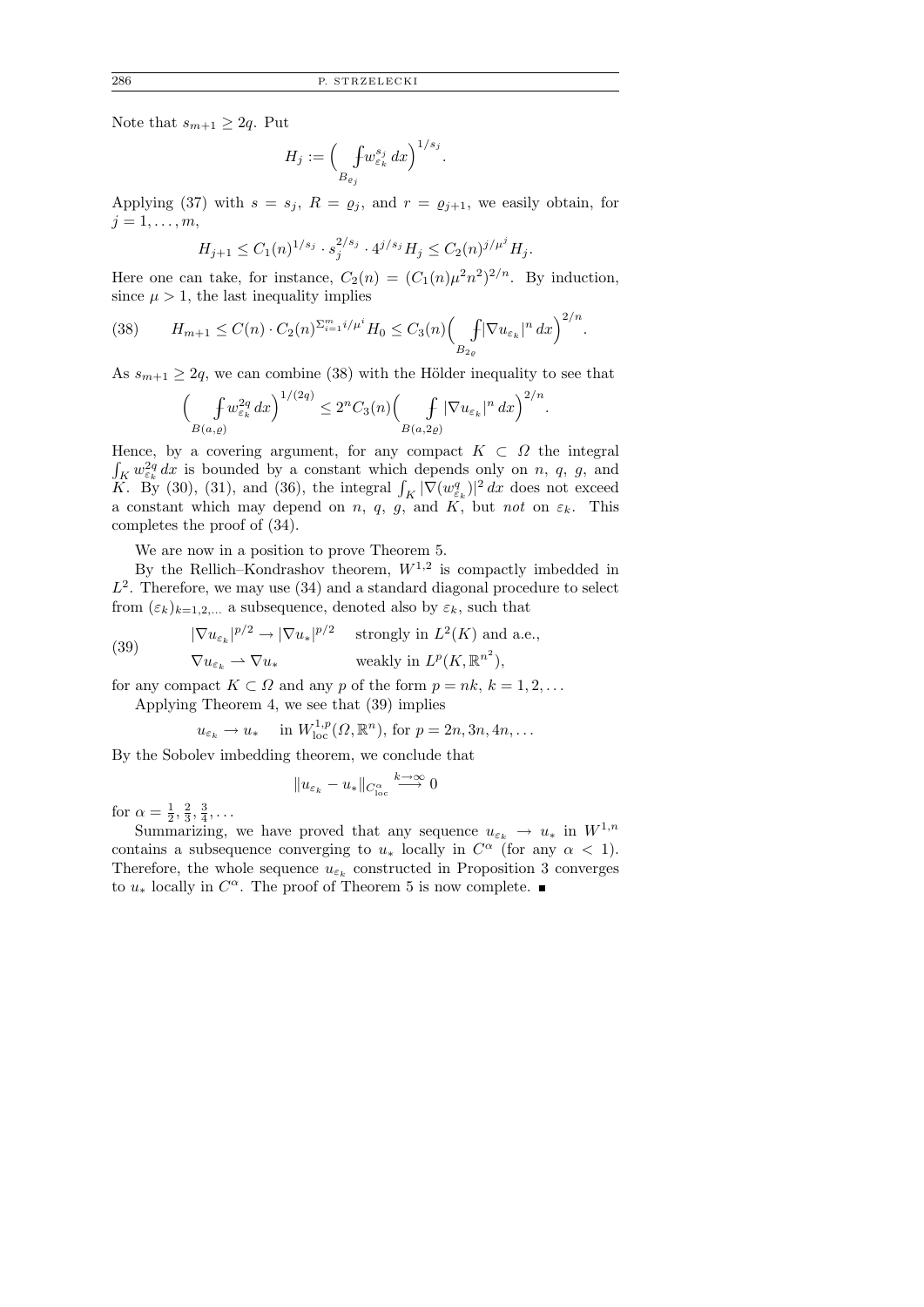Remark. The assumption that  $u_{\varepsilon}$  minimizes  $E_{\varepsilon}$  was used only to establish the convergence  $u_{\varepsilon_k} \to u_*$  in  $W^{1,n}$ . Therefore, if we just know that

$$
-\mathrm{div}(|\nabla u_{\varepsilon_k}|^{n-2}\nabla u_{\varepsilon_k}) = \frac{1}{\varepsilon_k^n} u_{\varepsilon_k} (1 - |u_{\varepsilon_k}|^2)
$$

and, for some reason, there exists a map  $v \in W^{1,n}$  such that

$$
u_{\varepsilon_k}\overset{W^{1,n}}{\longrightarrow}v,
$$

then  $u_{\varepsilon_k} \to v$  locally in  $C^{\alpha}$  for any  $\alpha < 1$ .

Remark. To obtain convergence of  $u_{\varepsilon_k}$  in  $C^{1,\alpha}$  on compact subsets of  $\Omega$ , one needs to know, among other things, that

(40) 
$$
\int_{B_R} \frac{1 - |u_{\varepsilon_k}|^2}{\varepsilon_k^n} dx \leq C R^{n-\delta}
$$

for some constant C independent of  $\varepsilon_k$  and some  $\delta \in [0,1)$ . The trick used in [2, Lemma 2] does not seem to be useful here.

A global gradient bound,  $|\nabla u_{\varepsilon_k}| \leq C$  on  $\Omega$  (with C independent of  $\varepsilon$ ), would imply (40) with  $\delta = 0$ . It would then be possible to prove that the family  $\{\nabla u_{\varepsilon_k}\}\)$  is (locally) precompact in  $C^{\alpha}$  for some  $\alpha > 0$ , using Morrey-Campanato estimates, a classical regularity result of Karen Uhlenbeck [13], and the Dirichlet growth theorem [8].

Appendix. For the convenience of the reader and to render our exposition self-contained, we prove here a (presumably well known) local boundedness result for  $|\nabla u_{\varepsilon}|$ .

LEMMA 12. If  $u_{\varepsilon} \in W^{1,n}_g(\Omega,\mathbb{R}^n)$  is a weak solution to (3), then for any compact  $K \subset \Omega$ , there exists a constant  $C(n, K)$  such that

$$
|\nabla u_{\varepsilon}(x)|^{n} \leq \frac{C(n,K)}{\varepsilon^{n}} \Big(1+\int_{\Omega} |\nabla u_{\varepsilon}|^{n} dx\Big) \quad \text{ for a.e. } x \in K.
$$

The idea of the proof is taken from Bethuel, Brezis, and Hélein [2, Lemma A.1]—scaling is the main tool. Linear elliptic estimates for the Laplace operator are replaced by Moser iteration.

P r o o f. Introduce an auxiliary function  $v$  defined by the formula  $v(x) = u_{\varepsilon}(\varepsilon x)$  (so that  $|\nabla v| = \varepsilon |\nabla u_{\varepsilon}|$ ) for all x in

$$
G := \Omega_{\varepsilon} \equiv \{ x \mid x = y/\varepsilon, \ y \in \Omega \}.
$$

Check that

$$
-\text{div}(|\nabla v|^{n-2}\nabla v) = v(1-|v|^2) \quad \text{on } G.
$$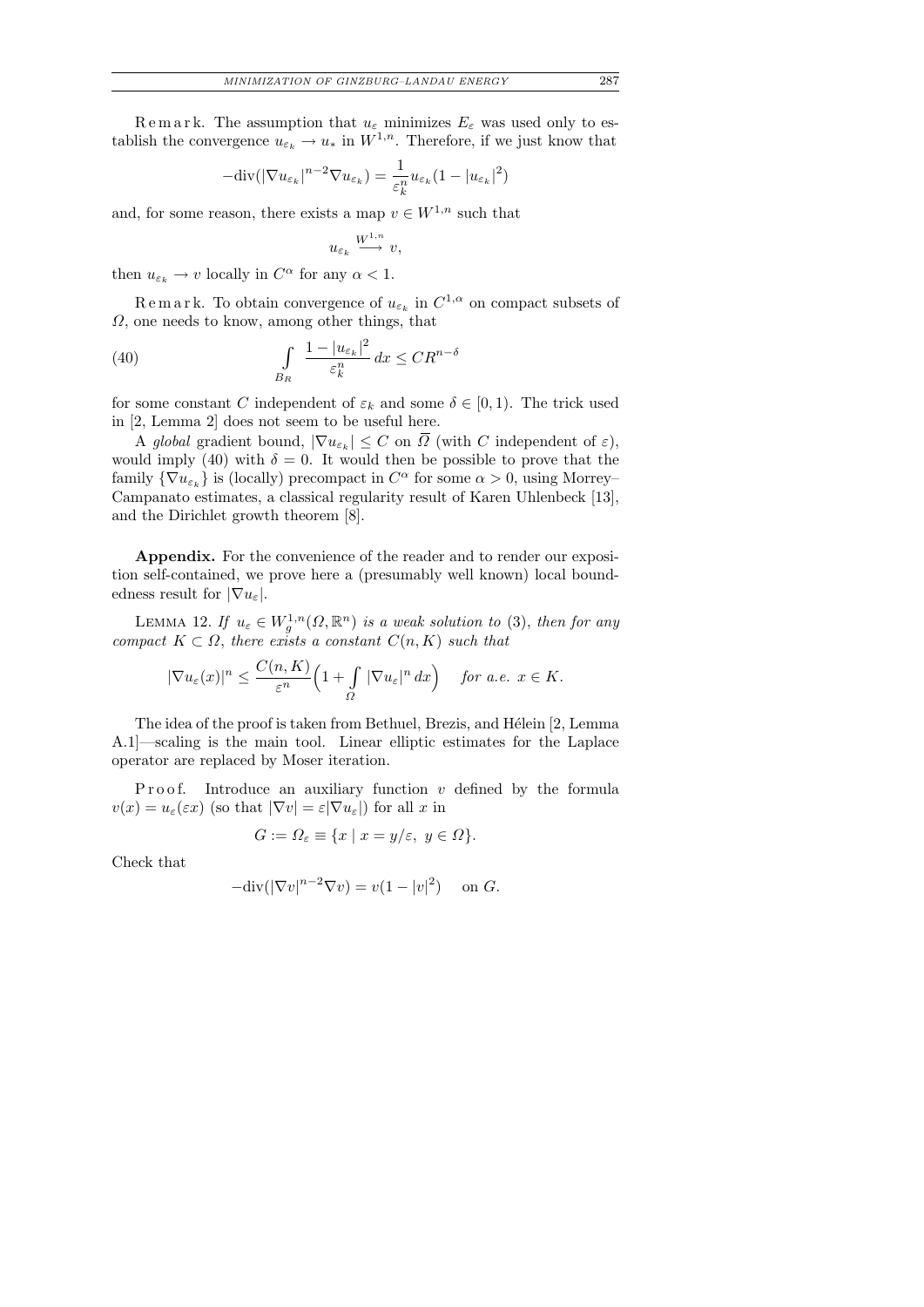Of course,  $|v| \leq 1$ . Write  $h = |\nabla v|^2$ . Repeating the proof of Lemma 8, and setting  $s = (n + \beta)/2$ ,  $s \geq n/2$ , leads to the inequality

(41) 
$$
\int_{G} |\nabla (h^{s/2})|^2 \zeta^2 dx \leq Cs \int_{G} h^{s+1-n/2} \zeta^2 dx + C \int_{G} h^s (1 + |\nabla \zeta|^2) dx,
$$

where  $\zeta \in C_0^{\infty}(G)$  satisfies  $0 \leq \zeta \leq 1$ ,  $\zeta \equiv 1$  on some ball  $B_r \subset G$ ,  $\zeta \equiv 0$ on  $G \setminus B_R$ ,  $|\nabla \zeta| \leq 2/(R-r)$ . Set now  $w = \max(1, h)$ . Assume that  $\frac{1}{2}R <$  $r < R \le 1$ . Since  $w^s \ge w^{s+1-n/2} \ge h^{s+1-n/2}$  and  $|\nabla(w^{s/2})| \le |\nabla(h^{s/2})|$ , we have

$$
\int\limits_{B_r} |\nabla (w^{s/2})|^2 dx \leq \frac{Cs}{(R-r)^2} \int\limits_{B_R} w^s dx.
$$

Moser iteration (as in Section 3.1) yields

(42) 
$$
\left(\int_{B_{\varrho_j}} f w^{s_j} dx\right)^{1/s_j} \leq C(n) \left(\int_{B_{\varrho}} f w^{n/2} dx\right)^{2/n},
$$

where  $s_j = (n/(n-2))^j \cdot n/2$ ,  $\varrho_j = (\varrho/2)(1+2^{-j})$ , and  $j = 0, 1, 2, ...$  Upon letting  $j \to \infty$ , we conclude that

(43) 
$$
\underset{x \in B_{\varrho/2}}{\mathrm{ess}\max} w(x) \le C \Big( \underset{B_{\varrho}}{\int} w^{n/2} dx \Big)^{2/n}.
$$

Now, fix  $K \subset \Omega$  and let  $K_{\varepsilon} = \{x \mid x = y/\varepsilon, y \in \Omega\}$ . With no loss of generality we can take  $\varepsilon$  small enough and assume that  $\rho = 1 < \text{dist}(K_{\varepsilon}, \partial G) =$  $dist(K, \partial \Omega)/\varepsilon$ . For simplicity assume also that all the balls are centered at 0. Scaling the variables back from  $x \in G$  to  $y = \varepsilon x \in \Omega$ , we obtain

ess max 
$$
\varepsilon^2 |\nabla u_{\varepsilon}(y)|^2 \le C \Big(\int_{B(0,\varepsilon)} (\max(1,\varepsilon^2 |\nabla u_{\varepsilon}|^2))^{n/2} dy\Big)^{2/n}
$$
.

Raising both sides to the power  $n/2$ , and applying the elementary inequality  $\max(a, b)^s \leq 2^s(a^s + b^s)$ , we conclude that

$$
\varepsilon^{n} |\nabla u_{\varepsilon}(y)|^{n} \leq C \int\limits_{B(0,\varepsilon)} \left( \frac{1}{\varepsilon^{n}} + |\nabla u_{\varepsilon}|^{n} \right) dx \leq C \Big( 1 + \int\limits_{\Omega} |\nabla u_{\varepsilon}|^{n} dx \Big).
$$

This completes the proof of Lemma 12.

Acknowledgements. This research has been started in the spring of 1994, when the author was staying at the University of Paris VI as an ESF/FBP fellow. He expresses here his gratitude to Professor Haïm Brezis for his help, advice, and encouragement. Many thanks are also due to Marek Niezgódka and Piotr Hajłasz, for their not-quite-mathematical help.